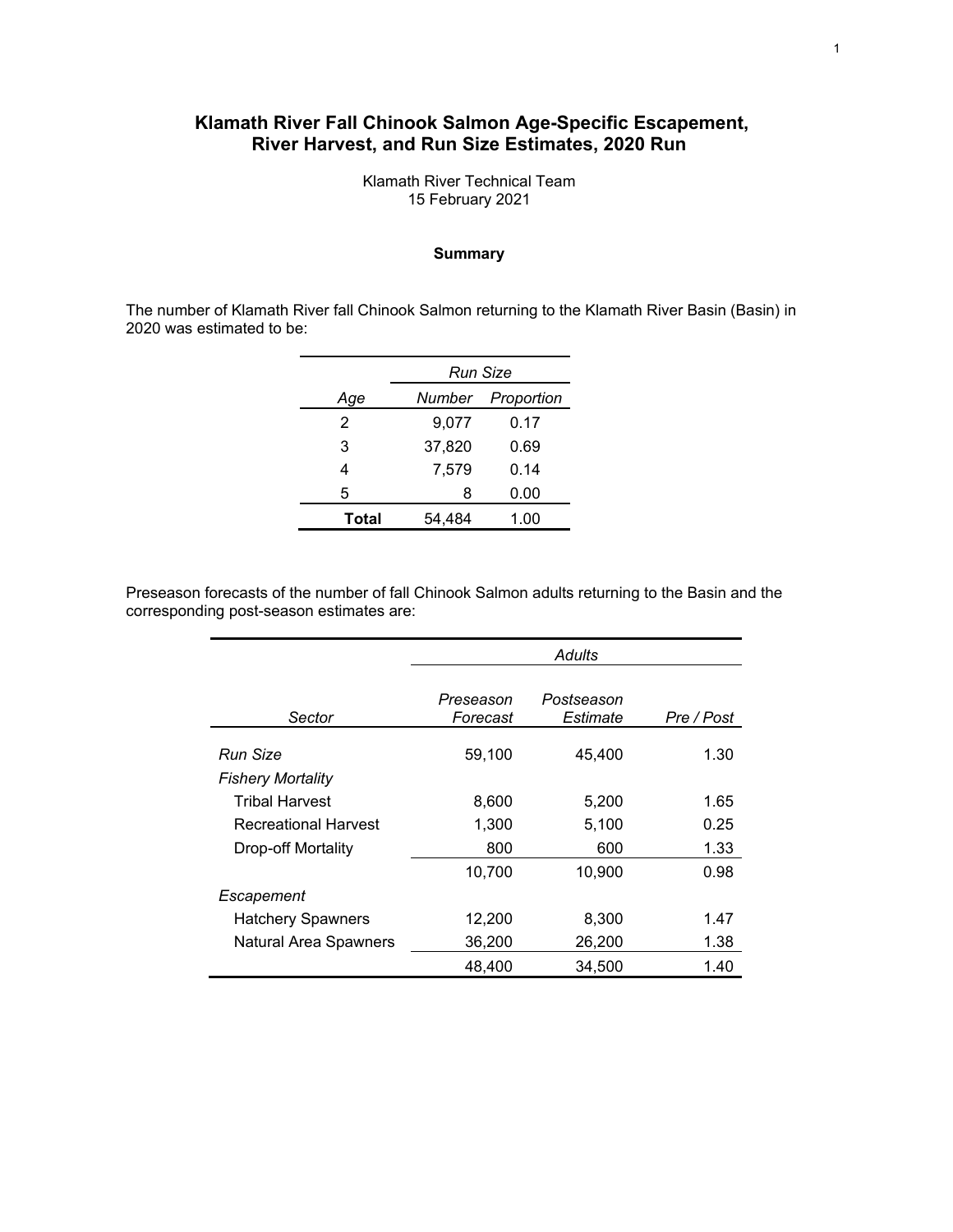#### **Introduction**

This report describes the data and methods used by the Klamath River Technical Team (KRTT) to estimate age-specific numbers of fall Chinook Salmon returning to the Basin in 2020. The estimates provided in this report are consistent with the Klamath Basin Megatable (CDFW 2021) and with the 2021 forecast of ocean stock abundance (KRTT 2021).

Age-specific escapement estimates for 2020 and previous years, coupled with the coded-wire tag (CWT) recovery data from Basin hatchery stocks, allow for a cohort reconstruction of the hatchery and natural components of Klamath River fall Chinook Salmon (Goldwasser et al. 2001, Mohr 2006a, KRTT 2021). Cohort reconstruction enables forecasts to be developed for the current year's ocean stock abundance, ocean fishery contact rates, and percent of spawners expected in natural areas (KRTT 2021). These forecasts are necessary inputs to the Klamath Ocean Harvest Model (Mohr 2006b), the model used by the Pacific Fishery Management Council to forecast the effect of fisheries on Klamath River fall Chinook Salmon.

#### **Methods**

The KRTT obtained estimates of abundance and age composition separately for each sector of harvest and escapement. Random and nonrandom sampling methods of various types were used throughout the Basin (Table 1) to estimate the numbers of fall Chinook Salmon and to obtain the data from which the Klamath Basin Megatable totals and estimates of age composition were derived. The KRTT relied on surrogate data for estimating age composition where the sample of scales was insufficient, or altogether lacking, within a particular sector.

Estimates of age composition were based on random samples of scales (Table 2) whenever possible. Generally, each scale is aged independently by two trained readers. In cases of disagreement, a third read is used to arbitrate. Statistical methods (Cook and Lord 1978, Cook 1983, Kimura and Chikuni 1987) were used to correct the reader-assigned age composition estimates for potential bias based on the known-age vs. read-age validation matrices. The method used to combine the random sample's known ages (for CWT fish) and unknown read ages for estimation of the escapement or harvest age composition is described in Appendix A.

For cases in which scales were believed to be non-representative of the age-2 component, the KRTT has relied on analysis of length-frequency histograms. In such cases, all fish less than or equal to a given fork-length "cutoff" were assumed to be age-2, and all fish greater than the cutoff length were assumed to be adults. The cutoff value could by sector, and is generally based on location of the length-frequency nadir and, if appropriate, the length-frequency of known-age fish. Scales are then used to estimate the age composition of adults (Appendix A). For the 2020 run, there were no instances where the KRTT relied on a fork length cutoff to determine the number of age-2 fish. Scale were used to apportion all age classes in each sector.

An indirect method was used to estimate age composition for natural spawners in the Trinity River above the Willow Creek Weir (WCW). Age-specific numbers of fall Chinook Salmon that immigrated above WCW were estimated by applying the age composition from scales collected at the weir to the estimate of total abundance above the weir. Next, the age composition of returns to Trinity River Hatchery and the harvest above WCW were estimated. The age composition of natural spawners above the weir was then estimated as the age-specific abundances above the WCW, minus the age-specific hatchery and harvest totals.

In 2020, as in 2018 and 2019, an opportunistic redd survey was performed on the mainstem Klamath River from Persido Bar to Big Bar, reaches where surveys generally have not occurred prior to 2018. A total of 137 redds were identified in the 2020 survey. The KRTT decided to not include results from this survey in 2018 and 2019 because inclusion of this survey would not be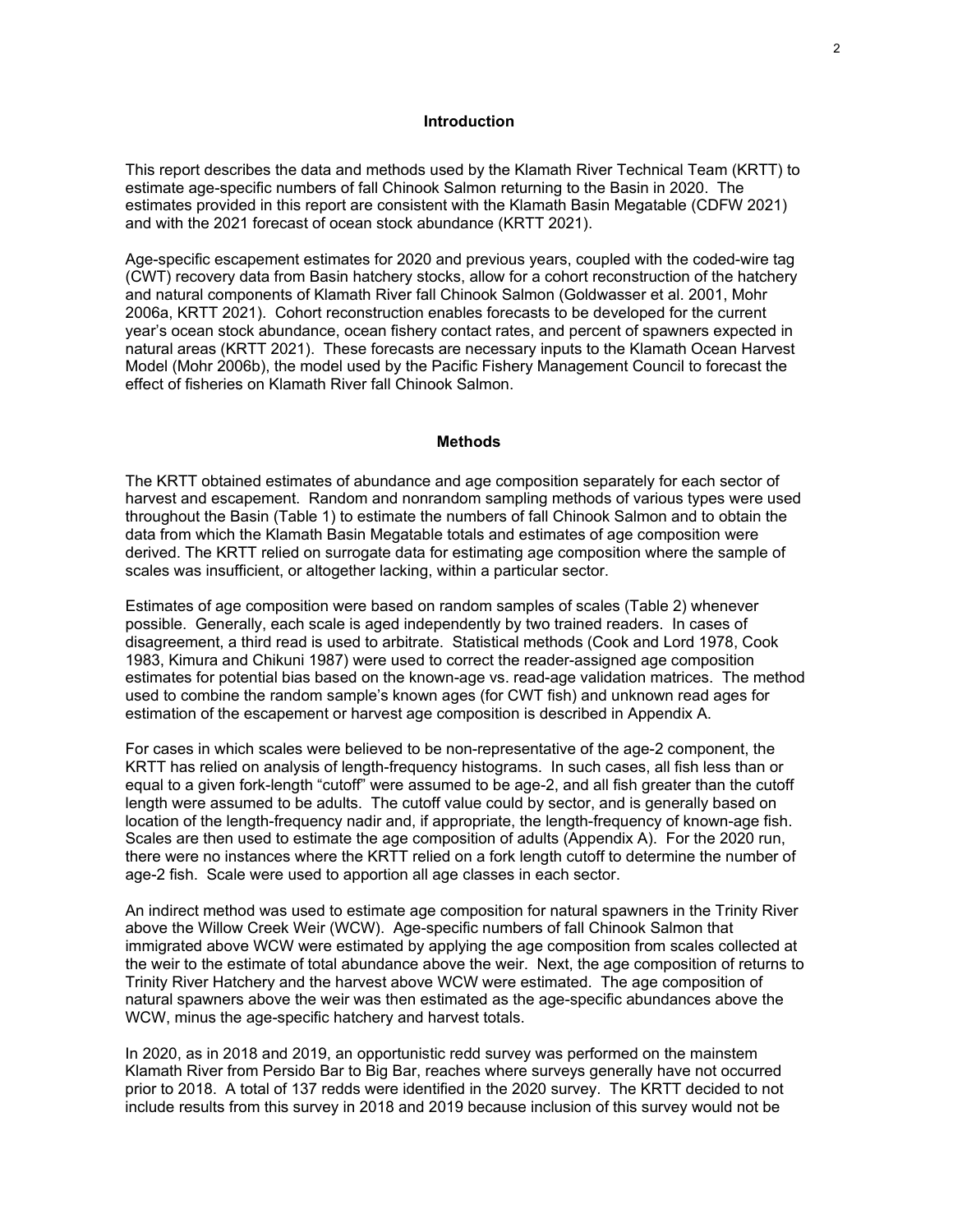consistent with the set of surveys that have contributed to the long term Klamath River fall Chinook dataset that has been used to inform the estimation of biological reference points and parameterize the Klamath Ocean Harvest Model. However, after further discussion, the KRTT decided to include the results of this survey in the estimation of the 2020 run size, and likely into the future. Justification for this decision included an apparent increase in lower mainstem spawning and the desire to capture this contribution to the run size for future estimation of biological reference points.

The specific protocols used to develop estimates of age composition for each sector are provided in Table 3. A summary of the KRTT methods specific to each sector is given in Appendix B for the Klamath River and Appendix C for the Trinity River.

#### **Results**

A total of 7,215 scales from 16 different sectors were aged for this analysis (Table 2). Of these, 730 were from known-age CWT fish. Known-age scales provide a direct check, or "validation", of accuracy of the scale-based age estimates (Table 4, Appendices D and E). The scale-based ages were, in general, less accurate in 2020 than prior years. Accuracy within the Trinity Basin was 96% for age-2 fish, 96% for age-3 fish, and 61% for age-4 fish. Accuracy within the Klamath River Basin was 75% for age-2 fish, 80% for age-3 fish, and 82% for age-4 fish (Table 4). The age-5 component of the run was very small in 2020 and scales were not collected from any known-age-5 fish. The statistical bias-adjustment methods employed are intended to correct for scale-reading bias, but the methods assume that the known-age versus read-age validation matrices are themselves well estimated (Kimura and Chikuni 1987).

Table 5 presents estimates of age-specific returns to Basin hatcheries and spawning grounds, as well as Basin harvest by tribal and recreational fisheries and the drop-off mortality associated with those fisheries. Table 6 displays the Table 5 estimates as proportions. Calculations underlying the results summarized in Table 5 are presented in Appendix F.

The final estimates of the 2019 Klamath Basin age composition are presented in Appendix G.

#### **List of Acronyms and Abbreviations**

| ad-clipped   | adipose fin removed                                                              |
|--------------|----------------------------------------------------------------------------------|
| <b>CDFW</b>  | California Department of Fish and Wildlife                                       |
| <b>CWT</b>   | coded-wire tag                                                                   |
| EST          | Klamath River estuary                                                            |
| FL.          | fork length                                                                      |
| <b>HVT</b>   | Hoopa Valley Tribe                                                               |
| <b>IGH</b>   | Iron Gate Hatchery                                                               |
| <b>KRTAT</b> | Klamath River Technical Advisory Team                                            |
| <b>KRTT</b>  | Klamath River Technical Team                                                     |
| KT           | Karuk Tribe                                                                      |
| LRC.         | Lower Klamath River Creel                                                        |
| <b>MKWC</b>  | Mid-Klamath Watershed Council                                                    |
| M&U          | Klamath River below Weitchpec: "middle" section (Hwy 101–Surpur Cr.) and "upper" |
|              | section (Surpur Cr.—Trinity River)                                               |
| NCRC         | Northern California Resource Center                                              |
| QVIR         | <b>Quartz Valley Indian Reservation</b>                                          |
| SCS.         | <b>Siskiyou County Schools</b>                                                   |
| <b>SRCD</b>  | Siskiyou Resource Conservation District                                          |
| <b>SRRC</b>  | <b>Salmon River Restoration Council</b>                                          |
| TRH          | <b>Trinity River Hatchery</b>                                                    |
| UR TRIBS     | <b>Upper Klamath River Tributaries</b>                                           |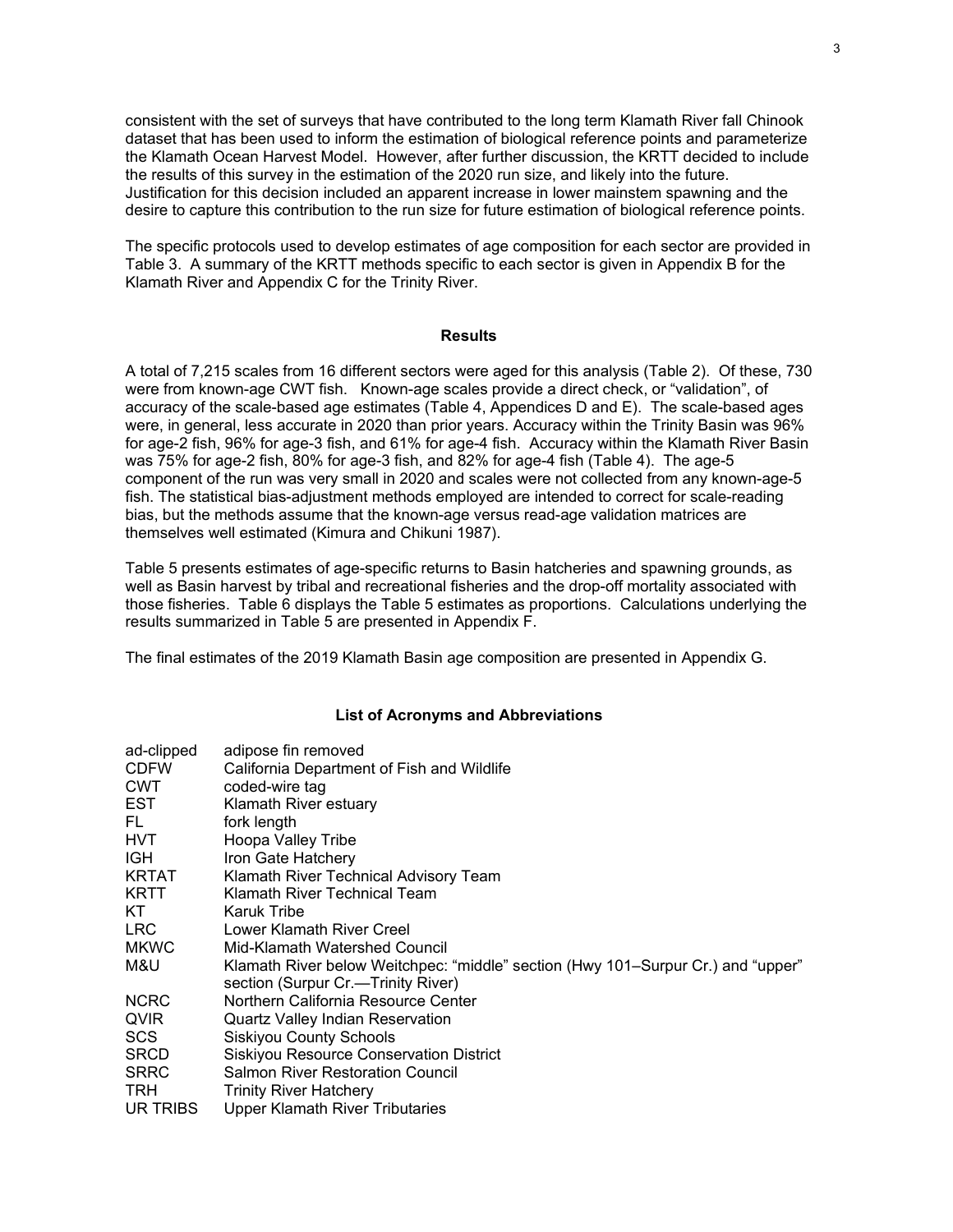| <b>USFS</b>  | U.S. Forest Service                   |
|--------------|---------------------------------------|
| <b>USFWS</b> | U.S. Fish and Wildlife Service        |
| <b>WCW</b>   | <b>Willow Creek Weir</b>              |
| <b>WSP</b>   | AmeriCorps Watershed Stewards Program |
| YT           | <b>Yurok Tribe</b>                    |
| <b>YTFP</b>  | <b>Yurok Tribal Fisheries Program</b> |
|              |                                       |

#### **Literature Cited**

- CDFW (California Department of Fish and Wildlife). 2021. Klamath River basin fall Chinook salmon spawner escapement, in-river harvest and run-size estimates, 1978–2020. Available from K. Lindke, CDFW, 5341 Ericson Way, Arcata, CA 95521.
- Cook, R.C. and G.E. Lord. 1978. Identification of stocks of Bristol Bay sockeye salmon, *Oncorhynchus nerka*, by evaluating scale patterns with a polynomial discriminant method. Fishery Bulletin 76:415–423.
- Cook, R.C. 1983. Simulation and application of stock composition estimators. Canadian Journal of Fisheries and Aquatic Sciences 40:2113–2118.
- Goldwasser, L., M.S. Mohr, A.M. Grover, and M.L. Palmer-Zwahlen. 2001. The supporting databases and biological analyses for the revision of the Klamath Ocean Harvest Model. Unpublished report. National Marine Fisheries Service, Santa Cruz, CA.
- Kimura, D.K. and Chikuni, S. 1987. Mixtures of empirical distributions: an iterative application of the age-length key. Biometrics 43:23–35.
- KRTT (Klamath River Technical Team). 2021. Ocean abundance projections and prospective harvest levels for Klamath River fall Chinook, 2021 season. Available from the Pacific Fishery Management Council, 7700 NE Ambassador Place, Suite 101, Portland, OR 97220-1384. <http://www.pcouncil.org/salmon/background/document-library>
- Mohr, M.S. 2006a. The cohort reconstruction model for Klamath River fall Chinook salmon. Unpublished report. National Marine Fisheries Service, Santa Cruz, CA.
- Mohr, M.S. 2006b. The Klamath Ocean Harvest Model (KOHM): model specification. Unpublished report. National Marine Fisheries Service, Santa Cruz, CA.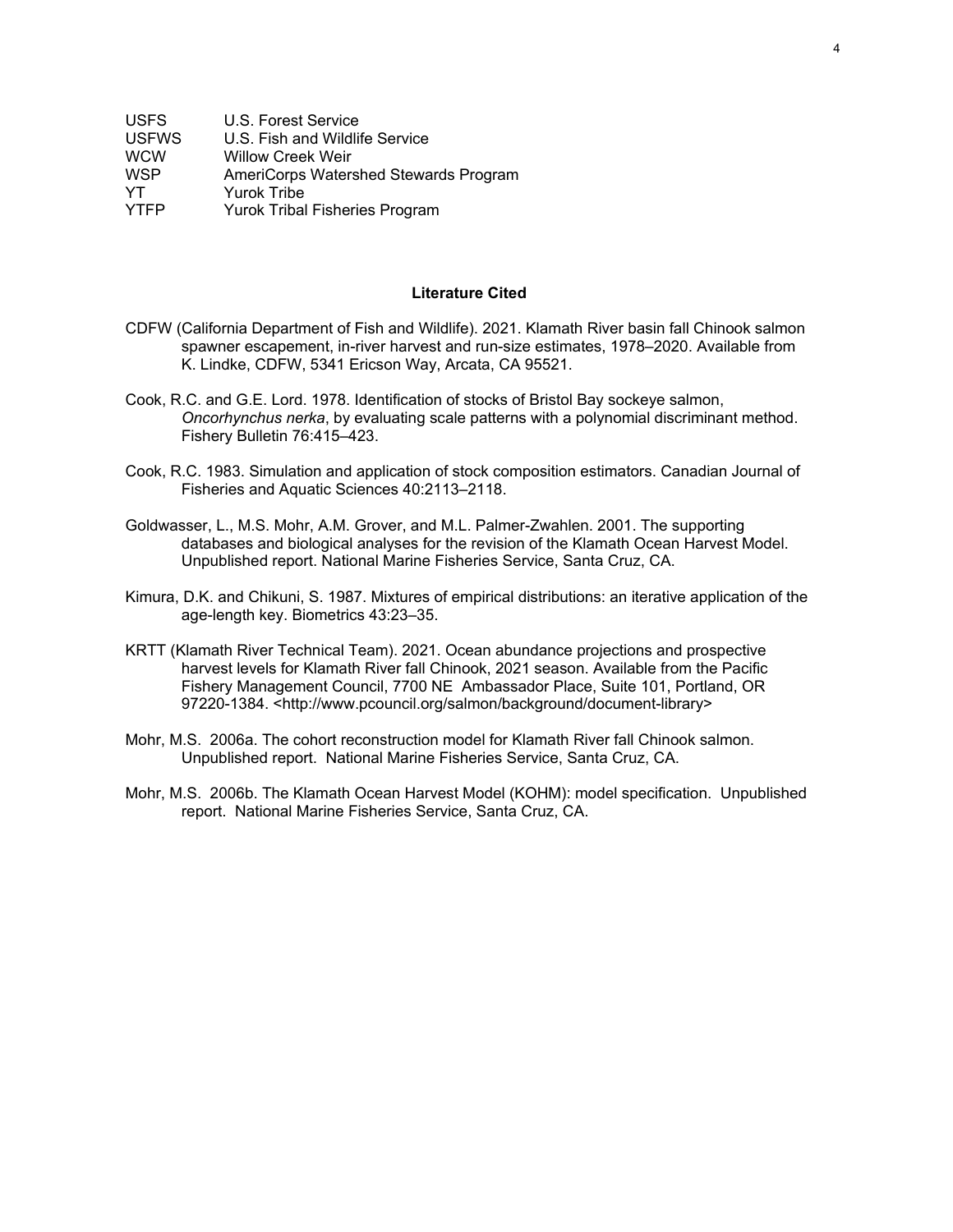#### **Klamath River Technical Team Participants**

*California Department of Fish and Wildlife*

Alex Letvin Kandice Morgenstern Morgan Knechtle Ken Lindke Dan Troxel Mary Claire Kier Domenic Giudice

*Hoopa Valley Tribe* George Kautsky Bob Campbell Bryan Lester

*National Marine Fisheries Service* Michael O'Farrell

*U.S. Fish and Wildlife Service* Stephen Gough

*U.S. Forest Service* LeRoy Cyr

*Yurok Tribe* Desma Williams Keith Parker

#### **Acknowledgements**

The Klamath River Technical Team thanks the following individuals for their expert assistance in compiling and reviewing the data for this report. From the California Department of Fish and Wildlife we thank Wade Sinnen and Brett Kormos. The Yurok Tribe and U.S. Fish and Wildlife Service performed the scale reading analysis for the Klamath River while the Hoopa Valley Tribe performed the scale reading analysis for the Trinity River. Scale collections were provided by the California Department of Fish and Wildlife, Hoopa Valley Tribe, U.S. Fish and Wildlife Service, U.S. Forest Service, and Yurok Tribe. The KRTT would like to express thanks to the Pacific Fishery Management Council for use of the RingCentral meeting platform, and the *expert* technical assistance of Mike Burner.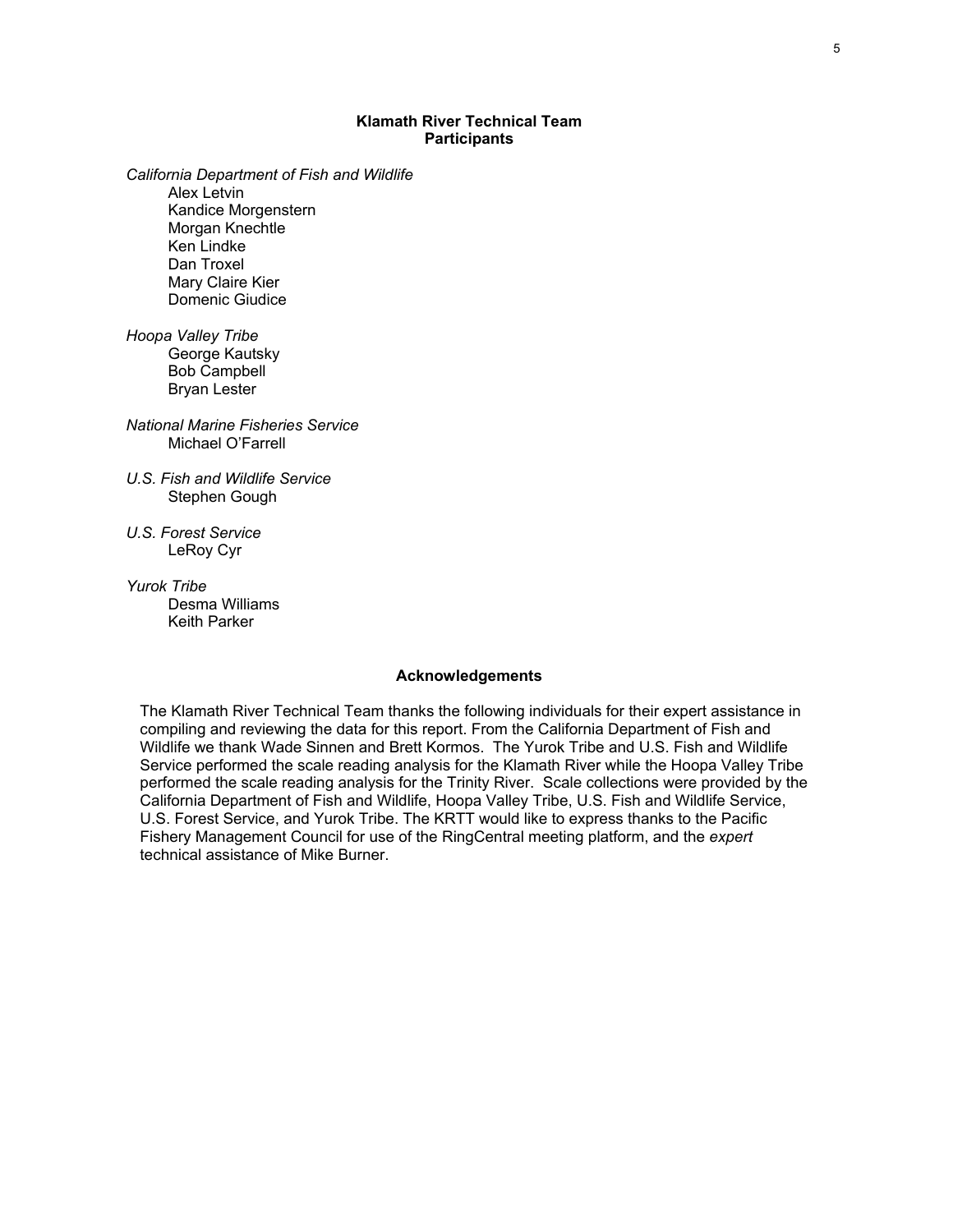| <b>Sampling Location</b>                                    | <b>Estimation and Sampling Methods</b>                                                                                                                                                                                                                                                                                                                | <b>Agency</b>                                      |
|-------------------------------------------------------------|-------------------------------------------------------------------------------------------------------------------------------------------------------------------------------------------------------------------------------------------------------------------------------------------------------------------------------------------------------|----------------------------------------------------|
| <b>Hatchery Spawners</b>                                    |                                                                                                                                                                                                                                                                                                                                                       |                                                    |
| Iron Gate Hatchery (IGH)                                    | Direct count. All fish examined for fin-clips, tags, and marks. Bio-samples <sup>a</sup> collected from a<br>systematic random sample of 20% of the fish. Additionally, ad-clipped males <50 cm FL were bio-<br>sampled opportunistically.                                                                                                            | CDFW, WSP                                          |
| Trinity River Hatchery (TRH)                                | Direct count. All fish bio-sampled and examined for fin-clips, tags, and marks. Scales collected<br>from fish using a systematic random sample rate of $1:3$ (33%) fish.                                                                                                                                                                              | CDFW, HVT                                          |
| <b>Natural Spawners</b>                                     |                                                                                                                                                                                                                                                                                                                                                       |                                                    |
| <b>Salmon River Basin</b>                                   | Redd, carcass, and dive surveys in the upper and lower mainstem and tributaries, including<br>Wooley Creek. Total run based on expanded redd count and last day live adults (2*total redd<br>count+last day live adults)/(1-proportion of jacks). Bio-samples collected from all carcasses<br>recovered.                                              | CDFW, USFS, KT,<br>SRRC, WSP, MKWC,<br><b>NCRC</b> |
| <b>Scott River Basin</b>                                    | Video count above Fish Counting Facility at River Mile 18.2 and twice weekly redd and carcass<br>surveys above and below the counting station. Total run estimated by adding video count to<br>Cormack-Jolly-Seber carcass mark-recapture estimate downstream of the counting station. Bio-<br>samples collected from all recovered carcasses.        | CDFW, QVIR, USFS, KT,<br>NCRC, SRCD, WSP           |
| İShasta River Basin                                         | Video count above weir. Bio-samples collected from all spawning ground carcasses upstream of<br>video weir site, a 20% systematic random sample of carcasses stranded on weir, and all fish<br>captured in a trap immediately upstream of video chute. No ad-clipped fish were recovered.                                                             | CDFW, WSP                                          |
| Bogus Creek Basin                                           | Video count above weir and twice weekly direct carcass count below weir. Bio-samples collected<br>from all carcasses observed during surveys above and below weir, including all ad-clipped fish.                                                                                                                                                     | CDFW, WSP                                          |
| Klamath River mainstem (IGH to<br>Shasta R.)                | Hierarchical latent variables model from weekly mark-recapture carcass surveys. Bio-samples<br>collected from all fresh carcasses encountered.                                                                                                                                                                                                        | USFWS, YT                                          |
| Klamath River mainstem (Ash Cr. to<br>Wingate Bar)          | Weekly redd surveys. Total run = $(2*$ total redd count)/(1-proportion jacks). Jacks estimated from<br>Klamath River mainstem (IGH to Shasta R.) scale-age data.                                                                                                                                                                                      | USFWS, KT                                          |
| to Big Bar)                                                 | Klamath River mainstem (Persido Bar Single pass redd count. Total run = (2*total redd count)/(1-proportion jacks). Jacks estimated from<br>Klamath tributaries (above Trinity R.) scale-age data.                                                                                                                                                     | USFS, CDFW, KT, YT,<br>MKWC, WSP                   |
| Klamath tributaries (above Trinity R.)                      | Periodic redd surveys. Total run = $(2*$ total redd count + last day live adults)/(1-proportion jacks).<br>Jacks estimated from Klamath tributaries (above Trinity R.) scale-age data. Bio-samples collected<br>from all carcasses recovered.                                                                                                         | USFS, CDFW, KT, YT,<br>MKWC, WSP                   |
| <b>Blue Creek</b>                                           | Escapement estimate is the maximum count from weekly dive surveys.                                                                                                                                                                                                                                                                                    | YT                                                 |
| Trinity River mainstem (above WCW)                          | Mark-recapture (unstratified Petersen); marks applied at WCW and recovered at TRH. Bio-<br>samples and scales collected from all Chinook. Natural area spawning escapement estimated by<br>subtracting age-specific estimates of hatchery returns and recreational harvest above WCW from<br>age-specific estimates of the total run upstream of WCW. | CDFW, HVT                                          |
| Trinity River mainstem (below WCW)                          | Bi-weekly redd surveys. Total run = $(2*$ total redd count)/(1-proportion jacks) using proportion of<br>jacks in natural areas spawning in Trinity River mainstem above WCW.                                                                                                                                                                          | HVT, USFWS                                         |
| Trinity tributaries (above Reservation;<br>below WCW)       | Periodic redd surveys. Total run = $(2*$ total redd count + last day live adults)/(1-proportion jacks).<br>Jack proportion from the from scales collected in Trinity tributaries and Hoopa Reservation<br>tributaries.                                                                                                                                | CDFW, HVT, USFS,<br><b>WSP</b>                     |
| Hoopa Reservation tributaries                               | Periodic redd surveys. Total run = $(2*$ total redd count)/(1-proportion jacks). Jack proportion from<br>the from scales collected in Trinity tributaries and Hoopa Reservation tributaries.                                                                                                                                                          | <b>HVT</b>                                         |
| <b>Recreational Harvest</b>                                 |                                                                                                                                                                                                                                                                                                                                                       |                                                    |
| Klamath River (below Hwy 101)                               | Jack and adult estimates based on access point and roving creel survey during three randomly<br>selected days per Julian week (JW) through JW 39, then two days per week after JW 39. Bio-<br>samples collected during angler interviews.                                                                                                             | <b>CDFW</b>                                        |
| Klamath River (Hwy 101 to Weitchpec)                        | Jack and adult estimates based on access point and roving creel survey during three randomly<br>selected days per Julian week (JW) through JW 39, then two days per week after JW 39. Bio-<br>samples collected during angler interviews.                                                                                                             | <b>CDFW</b>                                        |
| Klamath River (Weitchpec to IGH)                            | No survey. Upper Klamath adult harvest estimated using the ratio of lower river to total adult river<br>harvest during the years 1999-2002 (Appendix B). Jacks estimated from IGH, Klamath mainstem,<br>Shasta River, and Bogus Creek weighted average age compositions.                                                                              | <b>CDFW</b>                                        |
| Trinity River Basin (above WCW)                             | Jack and adult harvest estimates based on estimated harvest rates from angler return of reward<br>tags applied at WCW.                                                                                                                                                                                                                                | CDFW, HVT                                          |
| Trinity River Basin (below WCW)                             | Roving access creel survey during three randomly selected days per statistical week stratified by<br>weekdays (one day Monday-Thursday) and weekend days (two days Friday-Sunday). Bio-samples<br>collected during angler interviews.                                                                                                                 | <b>HVT</b>                                         |
| <b>Tribal Harvest</b>                                       |                                                                                                                                                                                                                                                                                                                                                       |                                                    |
| Klamath River (below Hwy 101)                               | Daily harvest estimates based on effort (net-hours) and catch-per-unit effort surveys. Bio-samples<br>collected during harvest surveys.                                                                                                                                                                                                               | <b>YT</b>                                          |
| Klamath River (Hwy 101 to Weitchpec)                        | Daily harvest estimates based on effort (net-days) and catch-per-unit effort surveys. Bio-samples<br>collected during harvest surveys.                                                                                                                                                                                                                | YT                                                 |
| <b>Trinity River</b>                                        | Roving Tribal creel effort and catch-per-unit effort surveys during four randomly selected days per<br>statistical week for the net fishery and three randomly selected days for the hook-and-line fishery.<br>Bio-samples collected during harvest surveys.                                                                                          | <b>HVT</b>                                         |
| <b>Fishery Dropoff Mortality</b>                            |                                                                                                                                                                                                                                                                                                                                                       |                                                    |
| <b>Recreational Angling Dropoff Mortality</b><br>$(2.04\%)$ | Not directly estimated. Assumed rate relative to fishery impacts = $0.02$ ; relative to fishery harvest =<br>$0.02/(1-0.02)$ .                                                                                                                                                                                                                        | <b>KRTT</b>                                        |
| Tribal Net Dropoff Mortality (8.7%)                         | Not directly estimated. Assumed rate relative to fishery impacts = $0.08$ ; relative to fishery harvest =<br>$0.08/(1-0.08)$ .                                                                                                                                                                                                                        | <b>KRTT</b>                                        |

# Table 1. Estimation and sampling methods used for the 2020 Klamath River fall Chinook run assessment.

<sup>a</sup> Bio-samples generally includes: fork length, scale, sex, tags or marks, and CWT recovery from dead ad-clipped fish.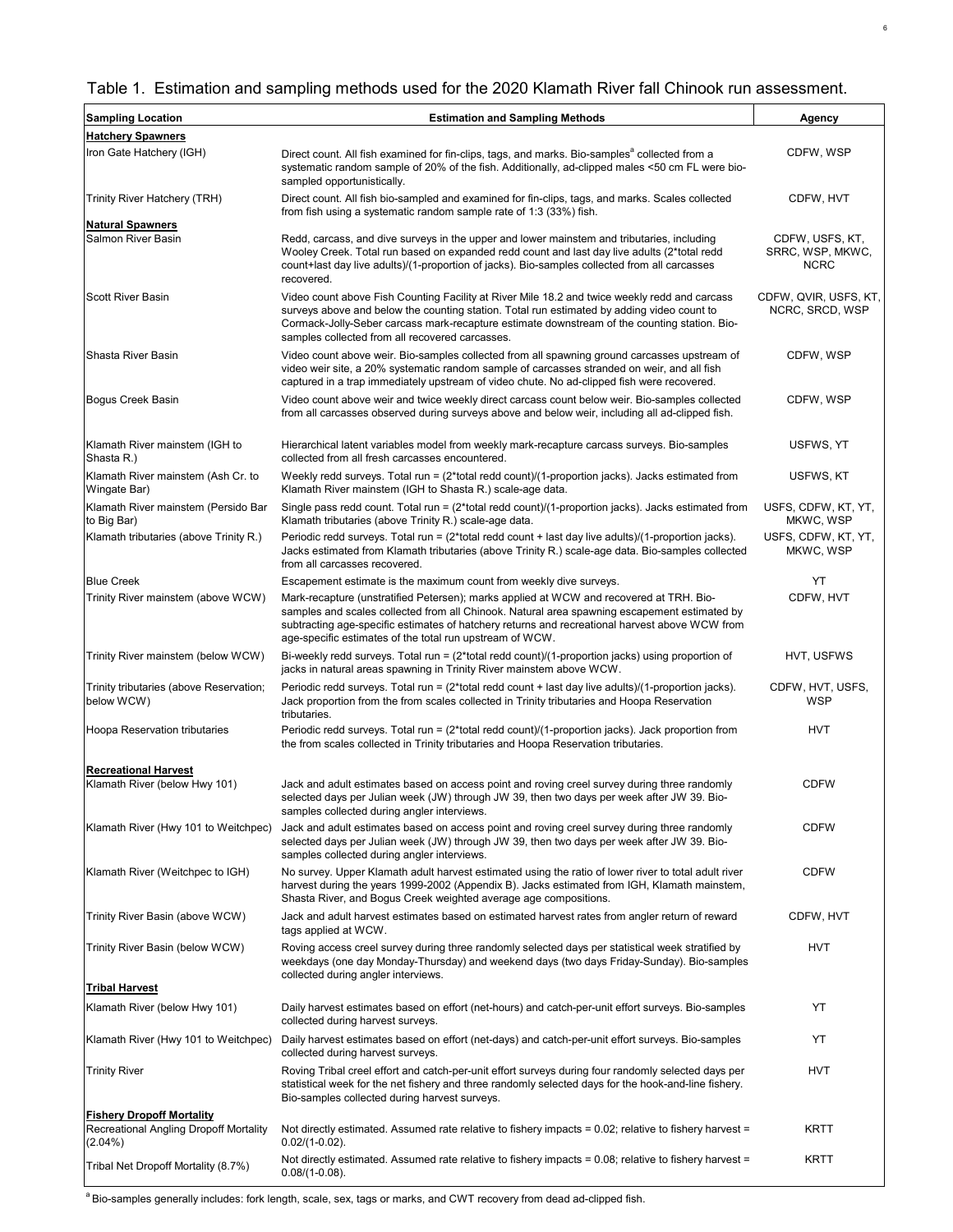| Aged                                        |                                                   |                |              |                         |                  |
|---------------------------------------------|---------------------------------------------------|----------------|--------------|-------------------------|------------------|
|                                             |                                                   |                |              | Total                   |                  |
| <b>Sampling Location</b>                    | Unknown-age <sup>a/</sup> Known-age <sup>b/</sup> |                | Total        | Collected <sup>c/</sup> | Agency           |
| <b>Hatchery Spawners</b>                    |                                                   |                |              |                         |                  |
| Iron Gate Hatchery (IGH)                    | 678                                               | 119            | 797          | 889                     | <b>CDFW</b>      |
| <b>Trinity River Hatchery (TRH)</b>         | 1,789                                             | 485            | 2,274        | 2,340                   | <b>HVT</b>       |
| <b>Natural Spawners</b>                     |                                                   |                |              |                         |                  |
| <b>Salmon River</b>                         | 134                                               | $\mathbf 0$    | 134          | 147                     | CDFW/USFS        |
| <b>Scott River</b>                          | 237                                               | $\overline{0}$ | 237          | 246                     | <b>CDFW</b>      |
| Shasta River <sup>d/</sup>                  | 259                                               | $\overline{0}$ | 259          | 275                     | <b>CDFW</b>      |
| <b>Bogus Creek</b>                          | 962                                               | 15             | 977          | 1,009                   | <b>CDFW</b>      |
| Upper Klamath River mainstem                | 395                                               | 8              | 403          | 408                     | <b>USFWS</b>     |
| <b>Upper Klamath River tributaries</b>      | 58                                                | $\mathbf 0$    | 58           | 61                      | <b>USFS</b>      |
| <b>Blue Creek</b>                           | 9                                                 | $\mathbf 0$    | 9            | 9                       | <b>YT</b>        |
| <b>Willow Creek Weir</b>                    | 127                                               | $\overline{4}$ | 131          | 139                     | <b>HVT</b>       |
| Lower Trinity River mainstem                | $\overline{0}$                                    | $\overline{0}$ | $\mathbf{0}$ | $\overline{0}$          | <b>HVT/USFWS</b> |
| Lower Trinity River tributaries             | 13                                                | $\mathbf 0$    | 13           | 13                      | HVT/USFS         |
| <b>Recreational Harvest</b>                 |                                                   |                |              |                         |                  |
| Lower Klamath River creel                   | 288                                               | 22             | 310          | 349                     | <b>CDFW</b>      |
| Lower Trinity River creel                   | 21                                                | 4              | 25           | 26                      | <b>HVT</b>       |
| <b>Tribal Harvest</b>                       |                                                   |                |              |                         |                  |
| Klamath River (below Hwy 101) <sup>e/</sup> | 650                                               | 27             | 677          | 697                     | YT               |
| Klamath River (Hwy 101 to Weitchpec)        | 670                                               | 18             | 688          | 705                     | YT               |
| <b>Trinity River</b>                        | 195                                               | 28             | 223          | 235                     | <b>HVT</b>       |
| <b>TOTAL</b>                                | 6,485                                             | 730            | 7,215        | 7,548                   |                  |

Table 2. Scale sampling locations and numbers of scales collected for the 2020 Klamath Basin fall Chinook age-composition assessment.

a/ Scales from non-ad-clipped fish and ad-clipped fish without CWTs, mounted and aged.

b/ Scales from all mounted and aged ad-clipped CWT fish; non-random CWT fish used for validation but not age composition.

c/ Total scales collected from the area, including those that were not successfully aged.

d/ Scales collected from carcass surveys and weir washbacks were aged but not used. Scales from the trap were used.

e/ Scales collected before the spring/fall cutoff date were aged but not used.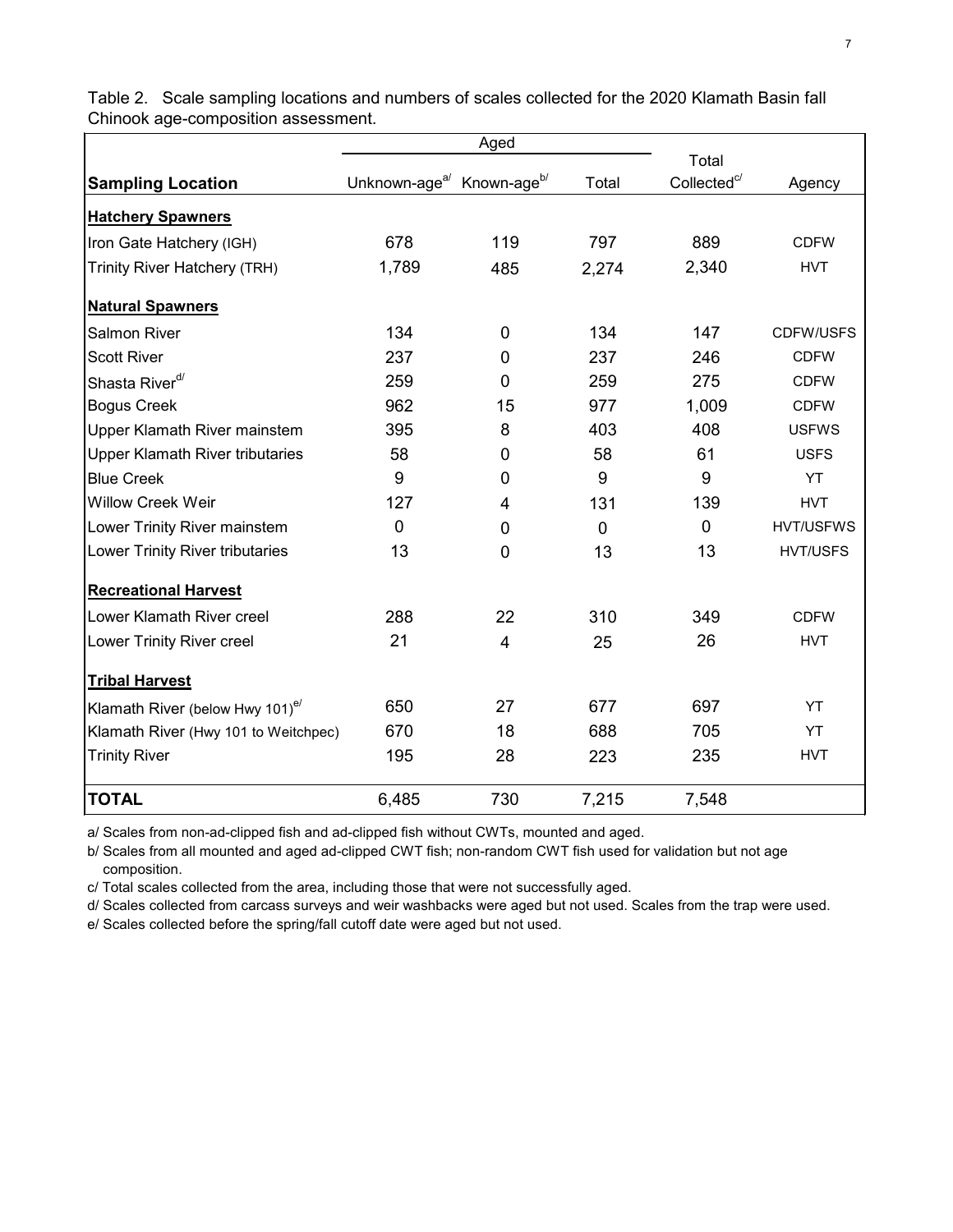### Table 3. Age-composition methods used for the 2020 Klamath Basin fall Chinook run assessment.

| <b>Sampling Location</b>                        | <b>Age Composition Method</b>                                                                                                                                                                               |  |  |
|-------------------------------------------------|-------------------------------------------------------------------------------------------------------------------------------------------------------------------------------------------------------------|--|--|
| <b>Hatchery Spawners</b>                        |                                                                                                                                                                                                             |  |  |
| Iron Gate Hatchery (IGH)                        | Jack/adult structure from scale-age analysis.                                                                                                                                                               |  |  |
| <b>Trinity River Hatchery (TRH)</b>             | Jack/adult structure from scale-age analysis.                                                                                                                                                               |  |  |
| <b>Natural Spawners</b>                         |                                                                                                                                                                                                             |  |  |
| <b>Salmon River Basin</b>                       | Jack/adult structure from scale-age analysis.                                                                                                                                                               |  |  |
| <b>Scott River Basin</b>                        | Jack/adult structure from scale-age analysis.                                                                                                                                                               |  |  |
| <b>Shasta River Basin</b>                       | Jack/adult structure from scale-age analysis.                                                                                                                                                               |  |  |
| Bogus Creek Basin                               | Jack/adult structure from scale-age analysis.                                                                                                                                                               |  |  |
| Klamath River mainstem (IGH to Shasta R.)       | Jack/adult structure from scale-age analysis.                                                                                                                                                               |  |  |
| Klamath River mainstem (Ash Cr. to Wingate Bar) | Surrogate: Klamath mainstem (IGH to Shasta R.) age structure.                                                                                                                                               |  |  |
| Klamath River mainstem (Persido Bar to Big Bar) | Surrogate: Klamath mainstem (Persido Bar to Big Bar) and tributaries (Rock,<br>Red Cap, and Camp creeks) age structure.                                                                                     |  |  |
| Klamath tributaries (above Trinity R.)          | Jack/adult structure from scale-age analysis.                                                                                                                                                               |  |  |
| <b>Blue Creek</b>                               | Jack/adult structure from scale-age analysis.                                                                                                                                                               |  |  |
| Trinity River Basin (above WCW)                 | Jack/adult structure derived from subtracting age-specific TRH counts and<br>recreational harvest estimate above WCW from the age-specific total run<br>estimate above WCW derived from scale-age analysis. |  |  |
| Trinity River mainstem (below WCW)              | Surrogate: Trinity Basin (above WCW) age structure.                                                                                                                                                         |  |  |
| Trinity tributaries (above Reservation to WCW)  | Jack/adult structure from scale-age analysis.                                                                                                                                                               |  |  |
| <b>Hoopa Reservation tributaries</b>            | Jack/adult structure from scale-age analysis.                                                                                                                                                               |  |  |
| <b>Recreational Harvest</b>                     |                                                                                                                                                                                                             |  |  |
| Klamath River (below Hwy 101)                   | Jack/adult structure from scale-age analysis.                                                                                                                                                               |  |  |
| Klamath River (Hwy 101 to Weitchpec)            | Jack/adult structure from scale-age analysis.                                                                                                                                                               |  |  |
| Klamath River (Weitchpec to IGH)                | Surrogate: weighted average age proportions from Shasta River, IGH, Bogus<br>Creek, and Klamath mainstem (IGH to Shasta R.).                                                                                |  |  |
| Trinity River Basin (above WCW)                 | Jack component based on estimated jack harvest rate and total jack run<br>above WCW estimate. Adult age structure surrogate from Trinity River<br>recreational harvest below WCW.                           |  |  |
| Trinity River Basin (below WCW)                 | Jack/adult structure from scale-age analysis.                                                                                                                                                               |  |  |
| <b>Tribal Harvest</b>                           |                                                                                                                                                                                                             |  |  |
| Klamath River (below Hwy 101)                   | Jack/adult structure from scale-age analysis.                                                                                                                                                               |  |  |
| Klamath River (Hwy 101 to Weitchpec)            | Jack/adult structure from scale-age analysis.                                                                                                                                                               |  |  |
| <b>Trinity River</b>                            | Jack/adult structure from scale-age analysis.                                                                                                                                                               |  |  |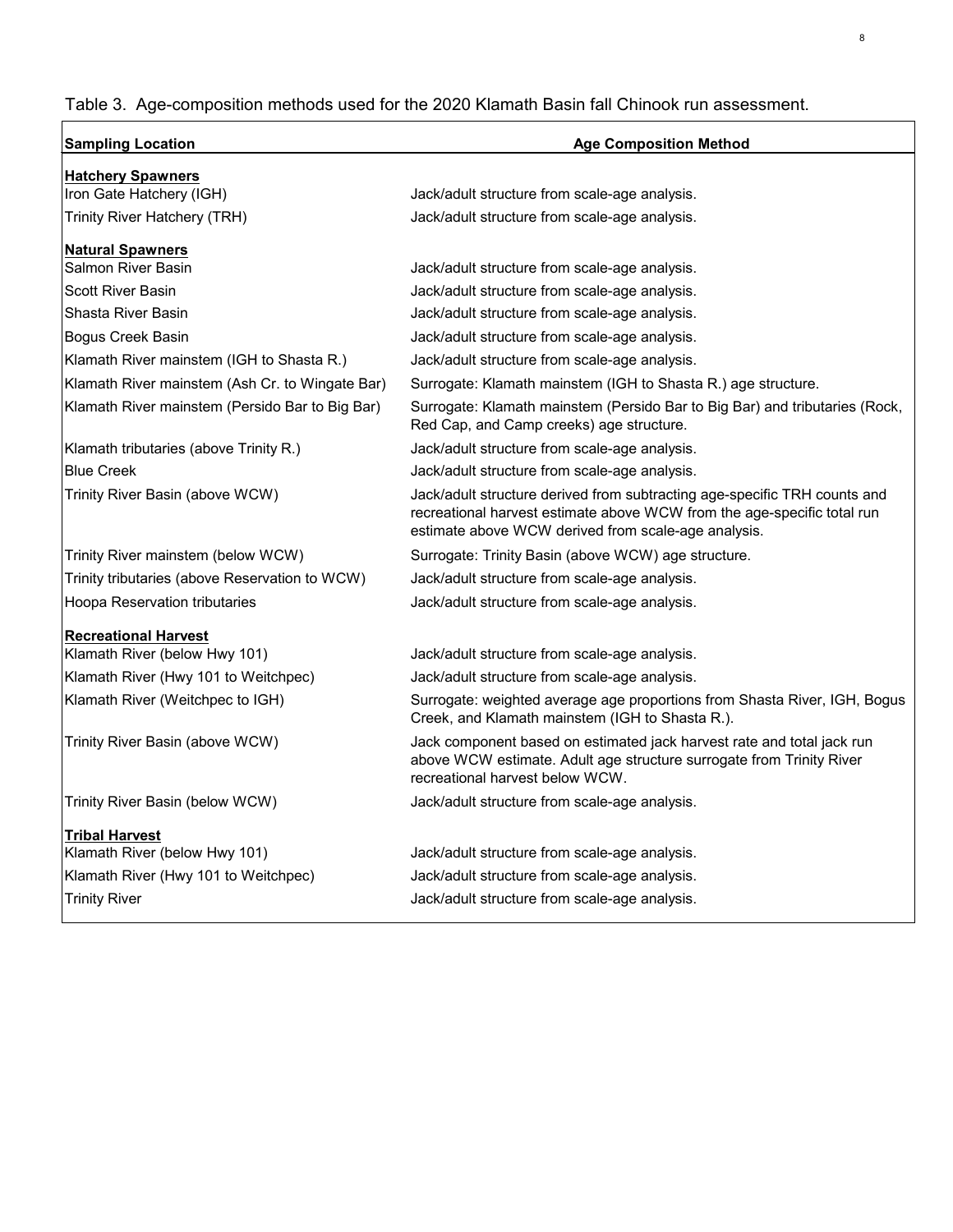| Number     |       |      | Known Age      |      |      |       |
|------------|-------|------|----------------|------|------|-------|
|            |       | 2    | 3              | 4    | 5    |       |
|            |       | 27   | 2              | ∩    |      |       |
| Read       | 3     | 9    | 221            | 14   |      |       |
| Age        | 4     | O    | 50             | 71   |      |       |
|            | 5     | 0    | 2              | 2    | 0    | Total |
|            | Total | 36   | 275            | 87   | 0    | 398   |
| Percentage |       | 2    | Known Age<br>3 | 4    | 5    |       |
|            | 2     | 0.75 | 0.01           | 0.00 | 0.00 |       |
| Read       | 3     | 0.25 | 0.80           | 0.16 | 0.00 |       |
| Age        | 4     | 0.00 | 0.18           | 0.82 | 0.00 |       |
|            | 5     | 0.00 | 0.01           | 0.02 | 1.00 |       |
|            | Total | 1.00 | 1.00           | 1.00 | 1.00 |       |
|            |       |      |                |      |      |       |

**Table 4a. 2020 Klamath River Basin scale validation matrices.**

### **Table 4b. 2020 Trinity River Basin scale validation matrices.**

| Number     |       |      | Known Age |      |      |       |
|------------|-------|------|-----------|------|------|-------|
|            |       | 2    | 3         | 4    | 5    |       |
|            | 2     | 201  | 6         | O    |      |       |
| Read       | 3     | 9    | 267       | 13   |      |       |
| Age        | 4     | O    | 5         | 20   |      |       |
|            | 5     |      |           | O    |      | Total |
|            | Total | 210  | 278       | 33   | 0    | 521   |
|            |       |      |           |      |      |       |
| Percentage |       |      | Known Age |      |      |       |
|            |       | 2    | 3         | 4    | 5    |       |
|            | 2     | 0.96 | 0.02      | 0.00 | 0.00 |       |
| Read       | 3     | 0.04 | 0.96      | 0.39 | 0.00 |       |
| Age        | 4     | 0.00 | 0.02      | 0.61 | 0.00 |       |
|            |       |      | 0.00      | 0.00 | 1.00 |       |
|            | 5     | 0.00 |           |      |      |       |
|            | Total | 1.00 | 1.00      | 1.00 | 1.00 |       |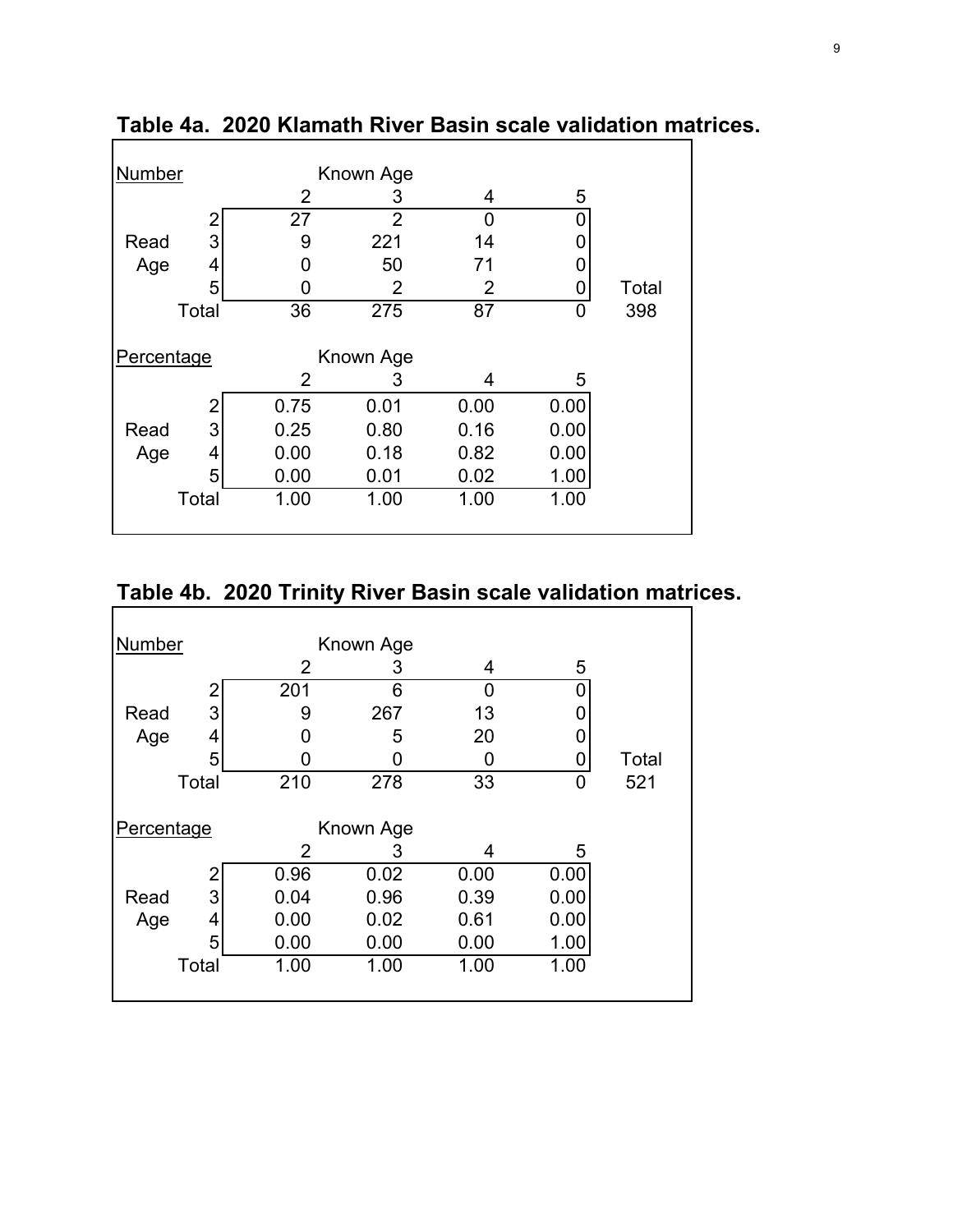|                                                    |                         |                           | <b>AGE</b>               |                                  | Total         | Total       |
|----------------------------------------------------|-------------------------|---------------------------|--------------------------|----------------------------------|---------------|-------------|
| <b>Escapement &amp; Harvest</b>                    | $\overline{2}$          | 3                         | 4                        | 5                                | <b>Adults</b> | Run         |
|                                                    |                         |                           |                          |                                  |               |             |
| <b>Hatchery Spawners</b>                           |                         |                           |                          |                                  |               |             |
| Iron Gate Hatchery (IGH)                           | 413                     | 3,198                     | 843                      | 1                                | 4,042         | 4,455       |
| <b>Trinity River Hatchery (TRH)</b>                | 2,815                   | 4,070                     | 219                      | 0                                | 4,289         | 7,104       |
| <b>Hatchery Spawner subtotal</b>                   | 3,228                   | 7,268                     | 1,062                    | 1                                | 8,331         | 11,559      |
| <b>Natural Spawners</b>                            |                         |                           |                          |                                  |               |             |
| <b>Salmon River Basin</b>                          | 122                     | 862                       | 110                      | 0                                | 972           | 1,094       |
| <b>Scott River Basin</b>                           | 43                      | 564                       | 248                      | 0                                | 812           | 855         |
| <b>Shasta River Basin</b>                          | 393                     | 2,948                     | 827                      | 0                                | 3,775         | 4,168       |
| <b>Bogus Creek Basin</b>                           | 88                      | 1,908                     | 324                      | 0                                | 2,232         | 2,320       |
| Klamath River mainstem (IGH to Shasta R.)          | 55                      | 1,087                     | 83                       | 0                                | 1,170         | 1,225       |
| Klamath River mainstem (Ash Cr. to Wingate Bar)    | 75                      | 1,474                     | 110                      | 0                                | 1,584         | 1,659       |
| Klamath River mainstem (Persido Bar to Big Bar)    | 20                      | 249                       | 25                       | 0                                | 274           | 294         |
| Klamath tributaries (above Trinity River)          | 34                      | 836                       | 38                       | 0                                | 874           | 908         |
| <b>Blue Creek</b>                                  |                         |                           |                          |                                  |               |             |
| <b>Klamath Basin subtotal</b>                      | $\underline{99}$        | $\frac{46}{1}$            | <u>78</u>                | $\overline{0}$<br>$\overline{0}$ | <u>124</u>    | 223         |
|                                                    | 929                     | 9,974                     | 1,843                    |                                  | 11,817        | 12,746      |
| Trinity River Basin (above WCW)                    | 3,792                   | 12,182                    | 1,559                    | 0                                | 13,741        | 17,533      |
| Trinity River mainstem (below WCW)                 | 93                      | 298                       | 38                       | 0                                | 336           | 429         |
| Trinity tributaries (above Reservation, below WCW) | 97                      | 139                       | 75                       | 0                                | 214           | 311         |
| <b>Hoopa Reservation tributaries</b>               |                         |                           |                          |                                  | 82            | <u> 119</u> |
| <b>Trinity Basin subtotal</b>                      | $\frac{37}{2}$<br>4,019 | $\overline{53}$<br>12,672 | $\overline{29}$<br>1,701 | $\frac{0}{0}$                    | 14,373        | 18,392      |
|                                                    |                         |                           |                          |                                  |               |             |
| <b>Natural Spawners subtotal</b>                   | 4,948                   | 22,646                    | 3,544                    | $\mathbf 0$                      | 26,190        | 31,138      |
| <b>Total Spawner Escapement</b>                    | 8,176                   | 29,914                    | 4,606                    | 1                                | 34,521        |             |
|                                                    |                         |                           |                          |                                  |               | 42,697      |
|                                                    |                         |                           |                          |                                  |               |             |
| <b>Recreational Harvest</b>                        |                         |                           |                          |                                  |               |             |
| Klamath River (below Hwy 101)                      | 39                      | 168                       | 38                       | 0                                | 206           | 245         |
| Klamath River (Hwy 101 to Weitchpec)               | 343                     | 2,718                     | 228                      | 0                                | 2,946         | 3,289       |
| Klamath River (Weitchpec to IGH)                   | 134                     | 1,294                     | 294                      |                                  | 1,589         | 1,723       |
| Trinity River Basin (above WCW)                    | 0                       | 322                       | 0                        | 0                                | 322           | 322         |
| Trinity River Basin (below WCW)                    | 17                      | 53                        |                          | 0                                | 54            | 71          |
| <b>Subtotals</b>                                   | 533                     | 4,555                     | 561                      | 1                                | 5,117         | 5,650       |
|                                                    |                         |                           |                          |                                  |               |             |
| Tribal Harvest                                     |                         |                           |                          |                                  |               |             |
| Klamath River (below Hwy 101)                      | 85                      | 915                       | 809                      | 6                                | 1,730         | 1,815       |
| Klamath River (Hwy 101 to Weitchpec)               | 156                     | 1,433                     | 1,070                    | 0                                | 2,503         | 2,659       |
| <b>Trinity River</b>                               | 87                      | 649                       | 330                      | 0                                | 979           | 1,066       |
| <b>Subtotals</b>                                   | 328                     | 2,997                     | 2,209                    | 6                                | 5,212         | 5,540       |
|                                                    |                         |                           |                          |                                  |               |             |
| <b>Total Harvest</b>                               | 861                     | 7,552                     | 2,770                    | 7                                | 10,329        | 11,190      |
| <b>Totals</b>                                      |                         |                           |                          |                                  |               |             |
| <b>Harvest and Escapement</b>                      | 9,037                   | 37,466                    | 7,376                    | 8                                | 44,850        | 53,887      |
| Recreational Angling Dropoff Mortality 2.04%       | 11                      | 93                        | 11                       | 0                                | 104           | 115         |
| Tribal Net Dropoff Mortality 8.7%                  | 29                      | 261                       | 192                      | $\mathbf 0$                      | 453           | 482         |
|                                                    |                         |                           |                          |                                  |               |             |
| Total River Run                                    | 9,077                   | 37,820                    | 7,579                    | 8                                | 45,407        | 54,484      |

## Table 5. Age composition of the 2020 Klamath Basin fall Chinook run. 2/4/2021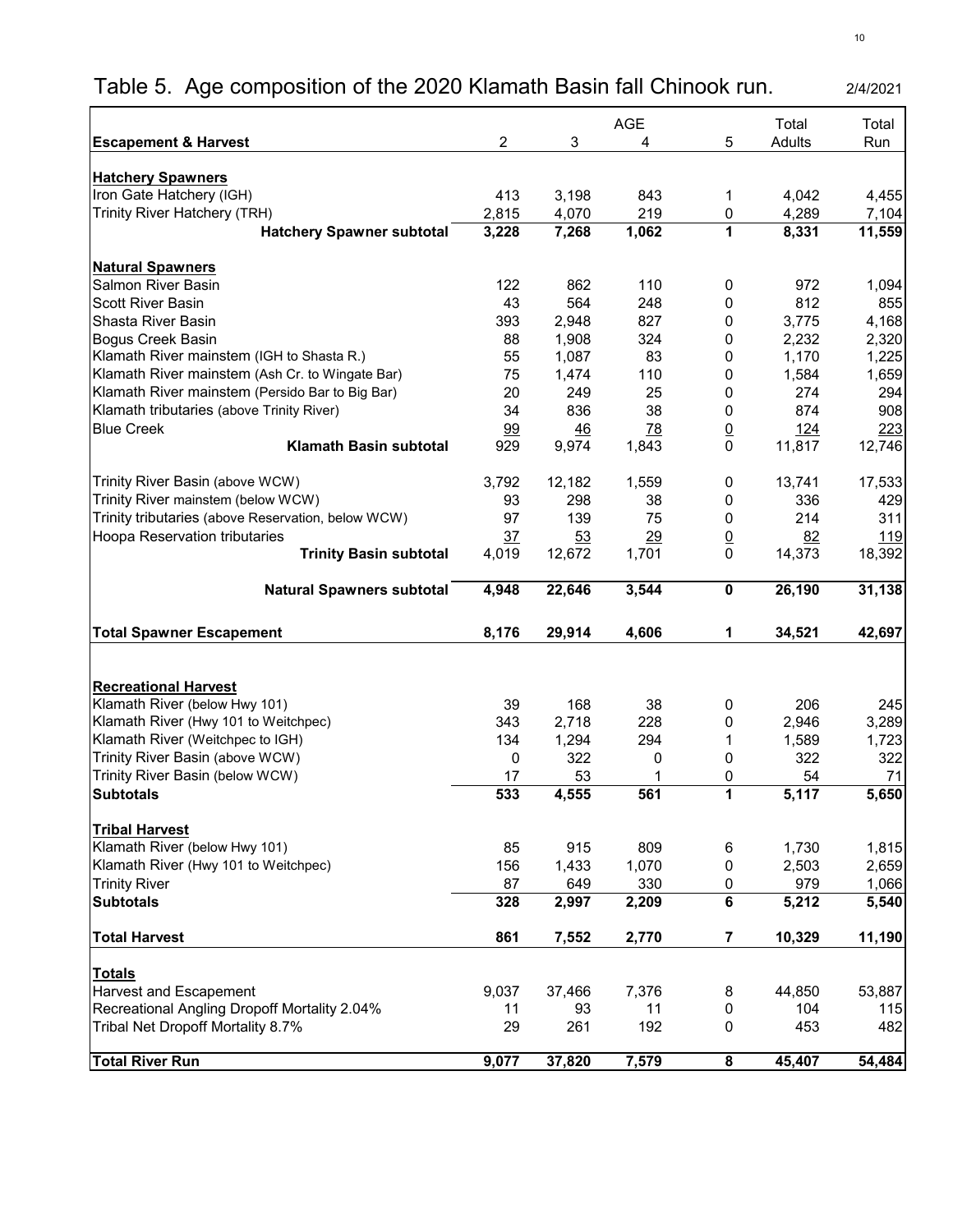|                                                                          |                |              | <b>AGE</b>   |              |
|--------------------------------------------------------------------------|----------------|--------------|--------------|--------------|
| <b>Escapement &amp; Harvest</b>                                          | $\overline{2}$ | 3            | 4            | 5            |
|                                                                          |                |              |              |              |
| <b>Hatchery Spawners</b>                                                 |                |              |              |              |
| Iron Gate Hatchery (IGH)                                                 | 0.09           | 0.72         | 0.19         | 0.00         |
| <b>Trinity River Hatchery (TRH)</b>                                      | 0.40<br>0.28   | 0.57<br>0.63 | 0.03<br>0.09 | 0.00<br>0.00 |
| <b>Hatchery Spawner subtotal</b>                                         |                |              |              |              |
| <b>Natural Spawners</b>                                                  |                |              |              |              |
| <b>Salmon River Basin</b>                                                | 0.11           | 0.79         | 0.10         | 0.00         |
| <b>Scott River Basin</b>                                                 | 0.05           | 0.66         | 0.29         | 0.00         |
| <b>Shasta River Basin</b>                                                | 0.09           | 0.71         | 0.20         | 0.00         |
| <b>Bogus Creek Basin</b>                                                 | 0.04           | 0.82         | 0.14         | 0.00         |
| Klamath River mainstem (IGH to Shasta R.)                                | 0.04           | 0.89         | 0.07         | 0.00         |
| Klamath River mainstem (Ash Cr. to Wingate Bar)                          | 0.05           | 0.89         | 0.07         | 0.00         |
| Klamath River mainstem (Persido Bar to Big Bar)                          | 0.07           | 0.85         | 0.09         | 0.00         |
| Klamath tributaries (above Trinity River)                                | 0.04           | 0.92         | 0.04         | 0.00         |
| <b>Blue Creek</b>                                                        | 0.44           | 0.21         | 0.35         | 0.00         |
| <b>Klamath Basin subtotal</b>                                            | 0.07           | 0.78         | 0.14         | 0.00         |
|                                                                          |                |              |              |              |
| Trinity River Basin (above WCW)                                          | 0.22           | 0.69         | 0.09         | 0.00         |
| Trinity River mainstem (below WCW)                                       | 0.22           | 0.69         | 0.09         | 0.00         |
| Trinity tributaries (above Reservation, below WCW)                       | 0.31           | 0.45         | 0.24         | 0.00         |
| <b>Hoopa Reservation tributaries</b>                                     | 0.31           | 0.45         | 0.24         | 0.00         |
| <b>Trinity Basin subtotal</b>                                            | 0.22           | 0.69         | 0.09         | 0.00         |
| <b>Natural Spawners subtotal</b>                                         | 0.16           | 0.73         | 0.11         | 0.00         |
|                                                                          |                |              |              |              |
| <b>Total Spawner Escapement</b>                                          | 0.19           | 0.70         | 0.11         | 0.00         |
|                                                                          |                |              |              |              |
|                                                                          |                |              |              |              |
| <b>Recreational Harvest</b>                                              |                |              |              |              |
| Klamath River (below Hwy 101)                                            | 0.16           | 0.69         | 0.16         | 0.00         |
| Klamath River (Hwy 101 to Weitchpec)<br>Klamath River (Weitchpec to IGH) | 0.10<br>0.08   | 0.83<br>0.75 | 0.07<br>0.17 | 0.00<br>0.00 |
| Trinity River Basin (above WCW)                                          | 0.00           | 1.00         | 0.00         | 0.00         |
| Trinity River Basin (below WCW)                                          | 0.24           | 0.75         | 0.01         | 0.00         |
| <b>Subtotals</b>                                                         | 0.09           | 0.81         | 0.10         | 0.00         |
|                                                                          |                |              |              |              |
| <b>Tribal Harvest</b>                                                    |                |              |              |              |
| Klamath River (below Hwy 101)                                            | 0.05           | 0.50         | 0.45         | 0.00         |
| Klamath River (Hwy 101 to Weitchpec)                                     | 0.06           | 0.54         | 0.40         | 0.00         |
| <b>Trinity River</b>                                                     | 0.08           | 0.61         | 0.31         | 0.00         |
| <b>Subtotals</b>                                                         | 0.06           | 0.54         | 0.40         | 0.00         |
|                                                                          |                |              |              |              |
| <b>Total Harvest</b>                                                     | 0.08           | 0.67         | 0.25         | 0.00         |
| <b>Totals</b>                                                            |                |              |              |              |
| <b>Harvest and Escapement</b>                                            | 0.17           | 0.70         | 0.14         | 0.00         |
| Recreational Angling Dropoff Mortality 2.04%                             | 0.10           | 0.81         | 0.10         | 0.00         |
| <b>Tribal Net Dropoff Mortality 8.7%</b>                                 | 0.06           | 0.54         | 0.40         | 0.00         |
|                                                                          |                |              |              |              |
| <b>Total River Run</b>                                                   | 0.17           | 0.69         | 0.14         | 0.00         |

## Table 6. Age proportion of the 2020 Klamath Basin fall Chinook run.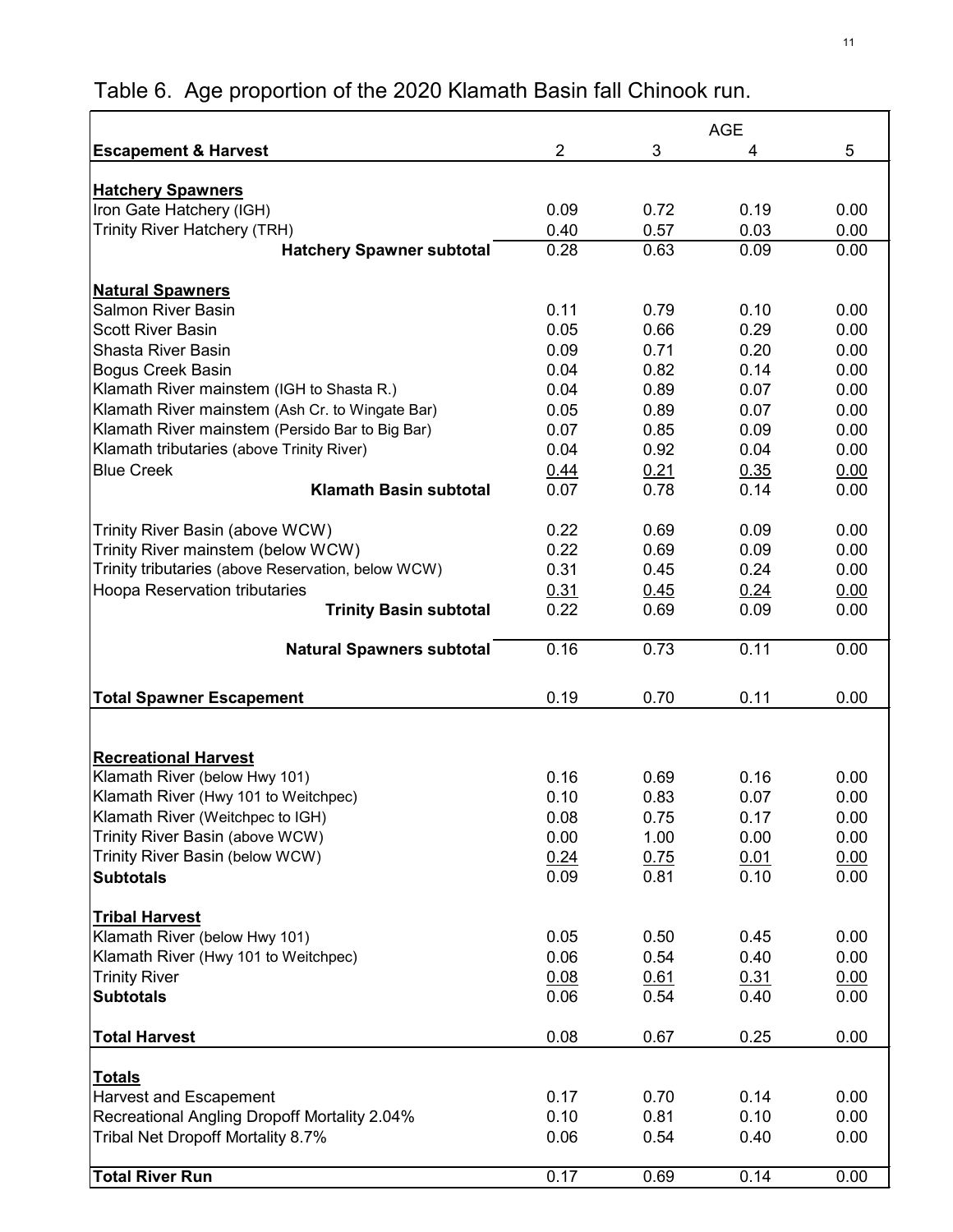Appendix A: Estimation of escapement age-composition from a random sample containing known-age (CWT) and unknown read-age fish.

Denote the escapement at age as  $\{N_a, a = 2, 3, 4, 5\}$ ,  $N = \sum N_a$ , and for the random sample of size  $(n + m)$ fish, denote the following quantities:

- known-age fish: number at age  $\{n_a, a = 2, 3, 4, 5\}$ ,  $n = \sum n_a$ ,  $p_a = n_a / n$ .
- unknown read-age fish: number at age  $\{m_a, a = 2, 3, 4, 5\}$ ,  $m = \sum m_a$ ,  $r_a = m_a / m$ .
- bias-corrected unknown read-age proportions:  $\{r_a^*, a = 2,3,4,5\}$ ,  $r_A^* = r_3^* + r_4^* + r_5^*$ .
- age-2 proportion as estimated by size-frequency:  $s_2$ .
- 1. Age 2–5 escapement by scales. Estimate  $N_a$  as the sample of known-age *a* fish plus the unknown age portion of the escapement times the estimated age *a* proportion (bias-corrected):

 $N_a = np_a + (N - n)r_a$ ,  $a = 2,3,4,5$ .

2. Age-2 escapement by size-frequency; age 3–5 escapement by scales. Estimate  $N_2$  as the total escapement times the size-frequency based estimated age-2 proportion. Estimate  $N_a$  for  $a = 3, 4, 5$  as the sample known-age *a* fish plus the unknown age portion of the adult escapement times the age *a* proportion among adults (bias-corrected):

$$
N_a = \begin{cases} N s_2, & a = 2 \\ np_a + [N(1 - s_2) - n(1 - p_2)](r_a^* / r_A^*), & a = 3, 4, 5 \end{cases}
$$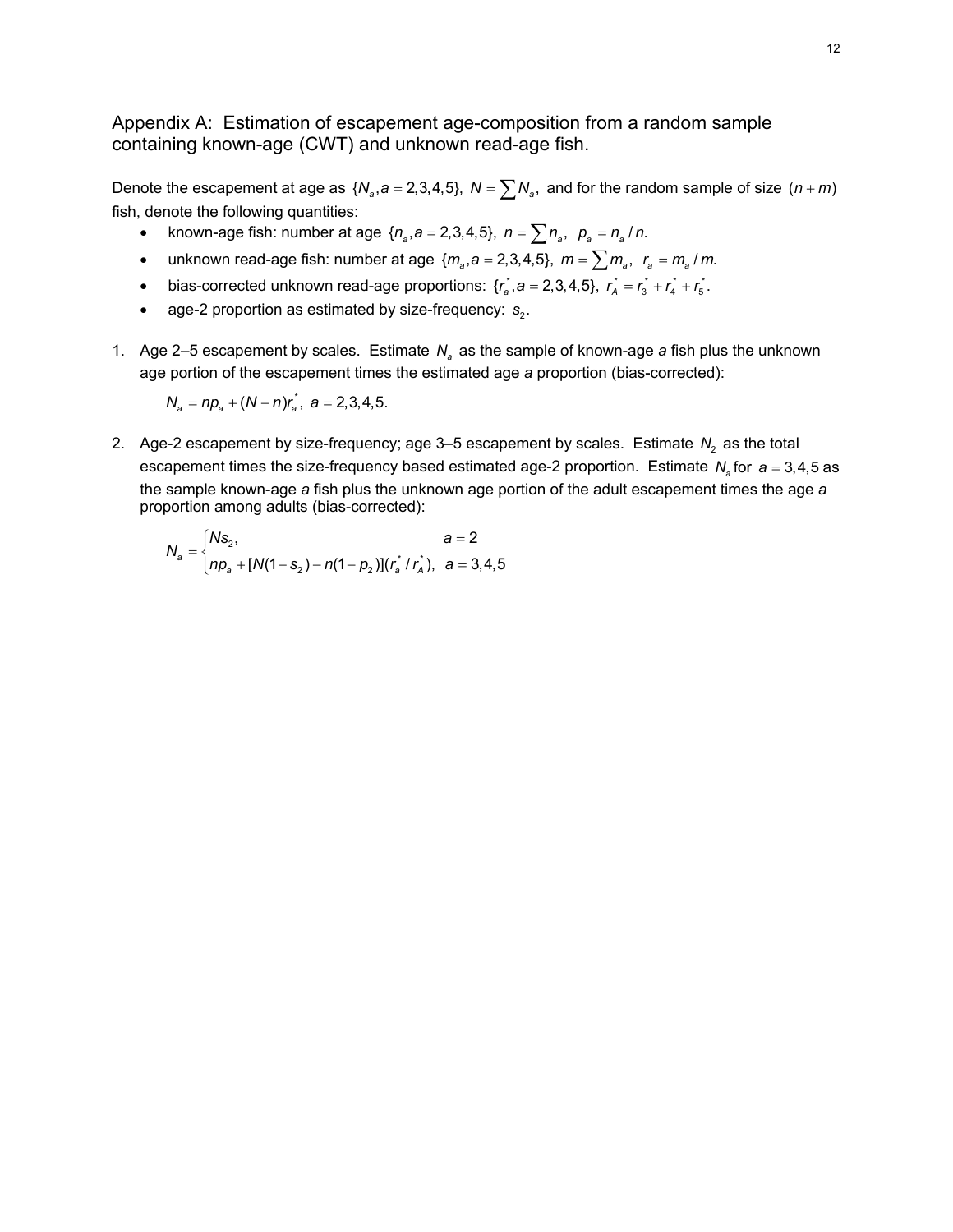Appendix B. Klamath River – 2020 methodology details.

#### *Iron Gate Hatchery (IGH)*

Escapement to IGH is a direct count of the number of fall Chinook Salmon entering the hatchery over the duration of the spawning season. A systematic random bio-sample was obtained from every fifth Chinook Salmon returning to IGH. Heads were also collected for CWT analysis from all ad-clipped fish. Scale-based age compositions were used to apportion all age classes.

#### *Bogus Creek*

Escapement was estimated by summing carcasses encountered during spawning ground surveys below the video weir and videography counts above the weir. Spawning ground surveys were also conducted upstream of the weir and bio-samples were collected from every carcass encountered. Scale-based age compositions were used to apportion all age classes.

#### *Shasta River*

Escapement was estimated by videography as the net count of fish moving upstream (total observed moving upstream minus total moving downstream). Bio-samples were collected from all carcasses encountered during surveys in the lower seven miles of the Shasta River, five reaches in the upper mainstem Shasta River, Big Springs Creek, Little Springs Creek, and Parks Creek. Bio-samples were also obtained from a 1:5 systematic sample of carcasses that washed back onto the counting weir. A trap was also installed on the upstream end of the video flume to bolster scale sample collection for a total of 73 hours of effort between September 15 and October 22. Every fish was bio-sampled from the video flume trap. No ad-clipped fish were recovered. Scale-based age compositions from samples collected from the trap were used to apportion all age classes.

#### *Scott River*

Independent estimates from above and below the weir were combined to estimate total escapement. Escapement above the weir was estimated using videography as the net count of fish moving upstream. During periods when the video monitoring station was inoperable (26.25 hours in total), fish passage was interpolated by averaging the two days prior and two days following the outage. Escapement below the weir was calculated using the Cormack Jolly Seber estimator with data from twice weekly mark-recapture carcass surveys. Bio-samples were obtained from all non-deteriorated carcasses recovered above and below the weir. Scale-based age compositions were used to apportion all age classes.

#### *Salmon River*

Adult escapement was estimated by expanding the total redd count (redds X 2) and then adding the number of live adult fish observed on the last survey. Total escapement was then estimated by expanding adult escapement by the scale-based age-2 proportion. Bio-samples were obtained from recovered carcasses. Scale-based age compositions were used to apportion all age classes.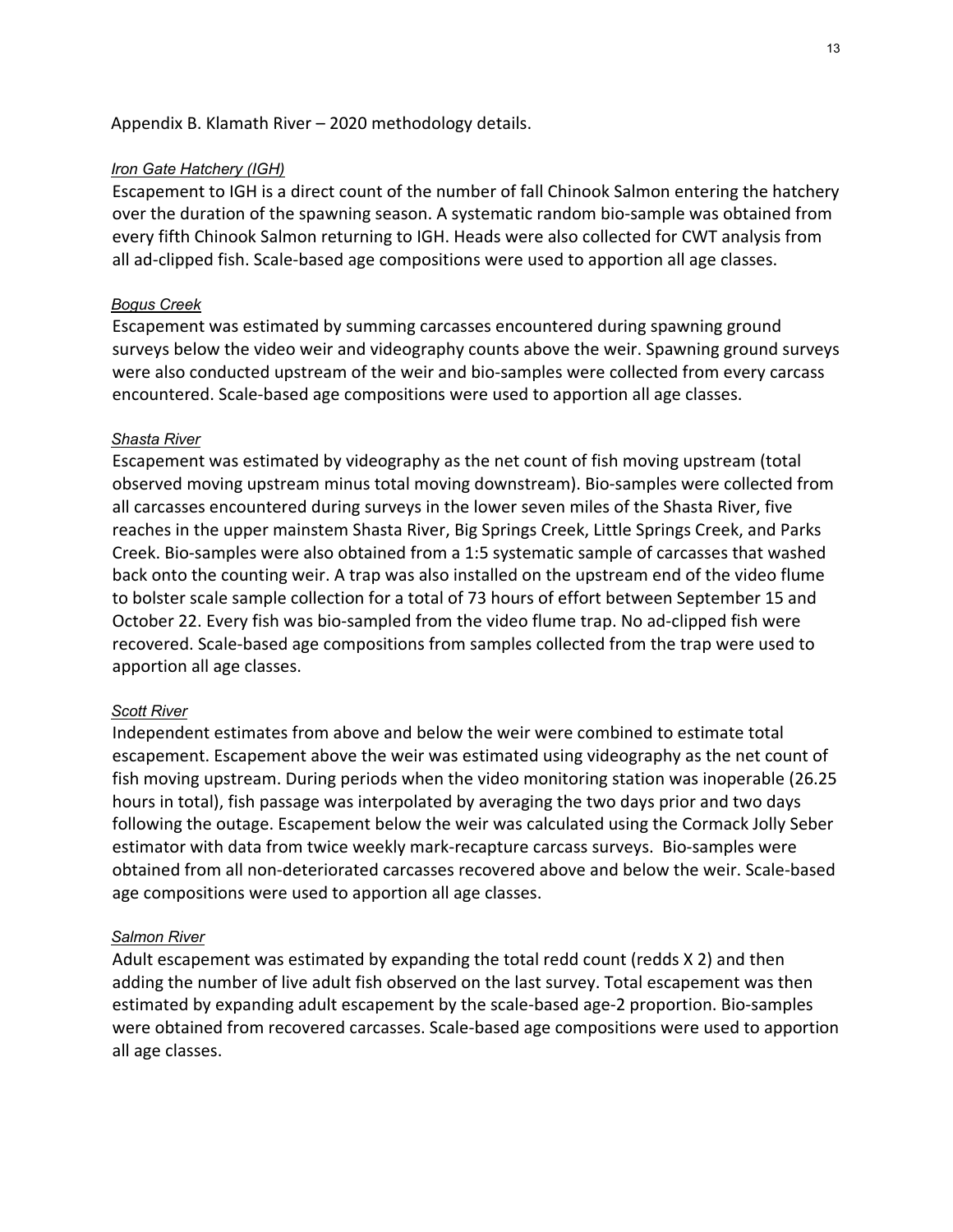#### *Klamath River Tributaries*

Adult escapement was estimated by expanding the total redd count (redds X 2) and then adding the number of live adult fish observed on the last survey. Total escapement was then estimated by expanding adult escapement by the scale-based age-2 proportion. Scale-based age compositions were used to apportion all age classes.

#### *Klamath River Mainstem (IGH to Shasta River)*

A hierarchical latent variables model based on weekly carcass counts and mark-recapture data was used to estimate escapement. All surveyed fresh carcasses were bio-sampled. Scale-based age proportions were used to assign all age classes.

#### *Klamath River Mainstem (Ash Creek to Wingate Bar)*

Adult escapement was estimated by expanding total redd counts (redds X 2) from weekly surveys. Total escapement was then estimated by expanding adult escapement by the scalebased age-2 proportion from the upper reach. Age assignments were based on age proportions from scales collected in the IGH-Shasta reach.

#### *Klamath River Mainstem (Persido Bar to Big Bar)*

Adult escapement was estimated by expanding total redd counts (redds X 2) from single pass survey. Total escapement was then estimated by expanding adult escapement by the scalebased age-2 proportion from mainstem (Persido Bar to Big Bar) and tributaries (Rock, Camp and Red Cap Creeks). Age assignments were based on age proportions from scales collected in the same areas.

#### *Lower Klamath River Creel*

Total harvest was estimated by combining creel estimates from the two sub-areas (above the Highway 101 Bridge to Weitchpec and below the Highway 101 Bridge to the mouth). In each sub-area, jack and adult estimates were based on access point and roving creel surveys during three randomly selected days per Julian week (JW) through JW 39, then during two days per week after JW 39. Bio-samples were collected from every fish possible during angler interviews. Scale-based age proportions from scale samples were used to apportion all age classes in each sub-area.

#### *Upper Klamath River Recreational Fishery*

A creel survey in this sub-area was not conducted in 2020. Creel data were available for the lower and upper river fisheries from 1999 to 2002. The ratio of average adult harvest in the entire Klamath mainstem to average harvest in the lower Klamath River creel area from these years was applied to the 2020 lower Klamath River creel harvest to estimate total adult harvest in the Klamath River mainstem. Adult harvest for the upper Klamath River recreational fishery was then estimated by subtracting the estimated lower Klamath River creel estimate from the Klamath mainstem total harvest. Finally, the combined adult and jack harvest was obtained by dividing the adult harvest by the proportion of adults from the weighted average scale-age composition of the upper Klamath River mainstem (IGH to Shasta River), Shasta River, Bogus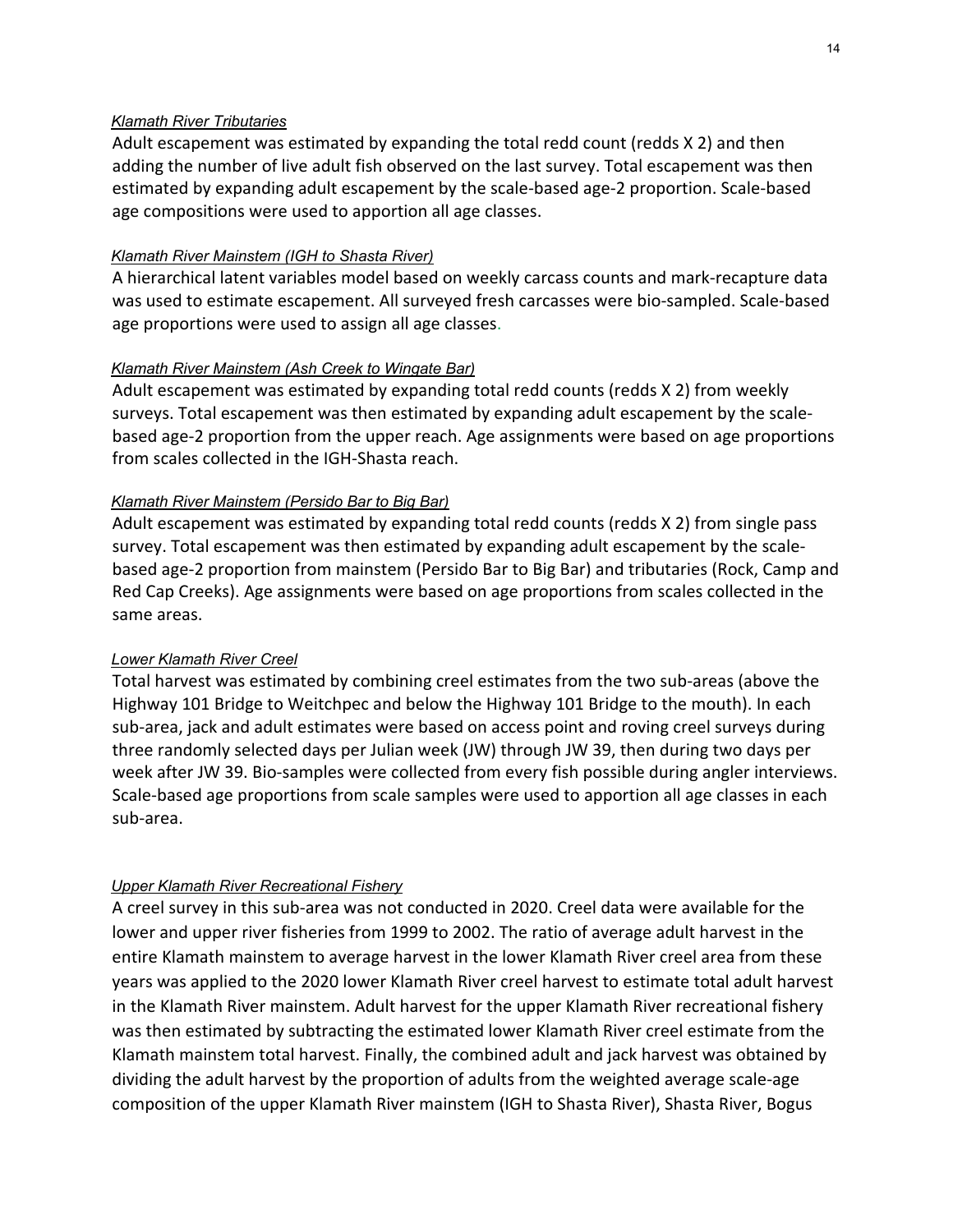Creek, and IGH. This weighted scale-based age composition was used to apportion all age classes in this fishery.

#### *Yurok Tribal Estuary Fishery (Klamath mouth to Hwy 101)*

Subsistence Yurok harvest in this sub-area was estimated by hourly net-fishing effort and catchper-effort (fish per net-hour) analyses, stratified by day and night. Scale-based age composition was used to apportion all age classes.

#### *Yurok Tribal Fishery Above Hwy 101*

Yurok harvest in this sub-area was estimated by daily net-fishing effort and catch-per-effort (fish per net-day) analyses. Scale-based age composition was used to apportion all age classes.

#### *Blue Creek*

Total escapement was estimated using the maximum single-day count from dive surveys conducted between November 3 and December 15. Bio-samples were collected from nine recovered carcasses. Jacks were identified by visual determination during dive surveys and apportioned from the total count. Scale-based age composition was used to apportion all age classes.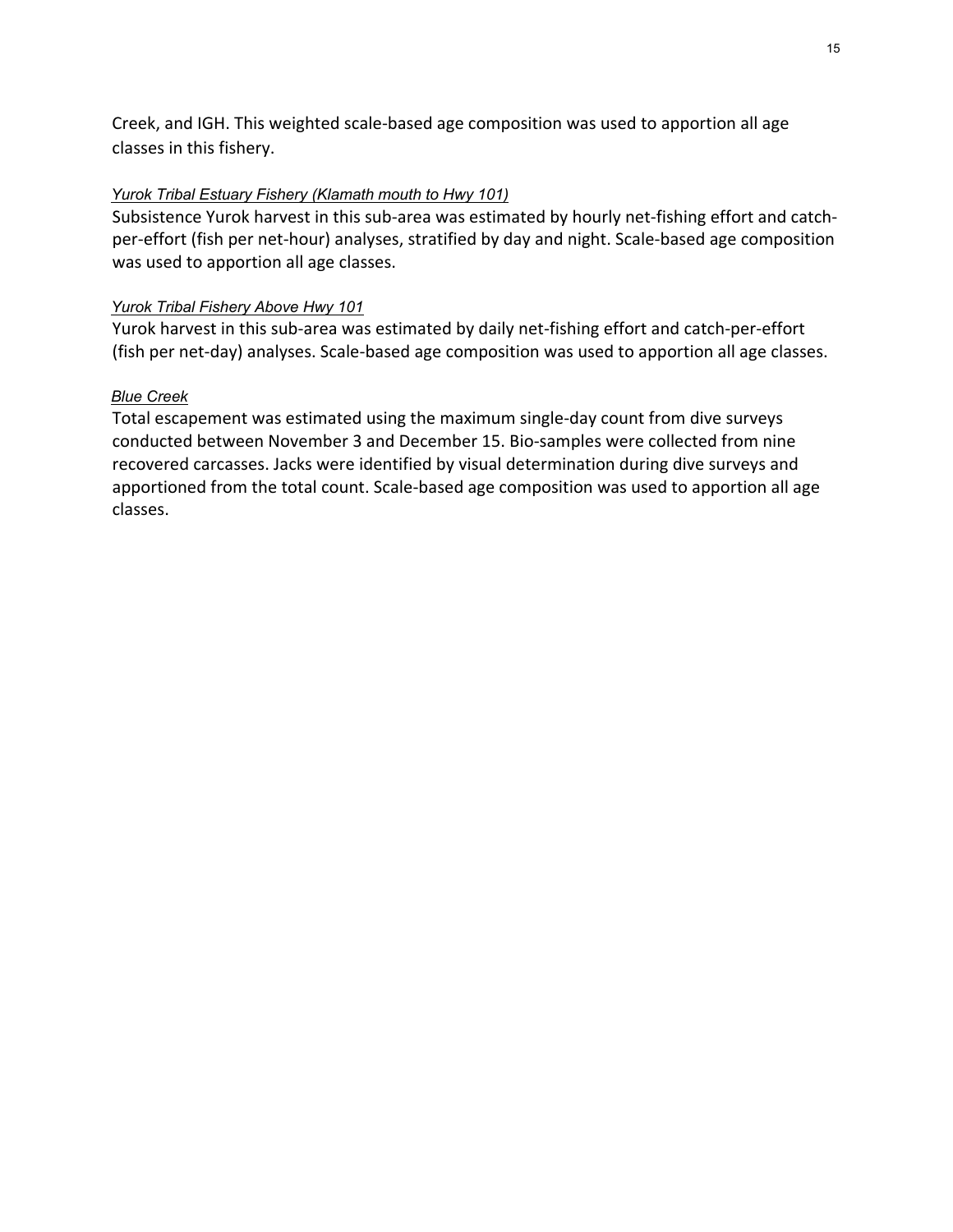#### Appendix C. Trinity River – 2020 methodology details.

#### *Trinity River Natural Escapement (above WCW)*

Escapement was estimated using a Petersen mark-recapture estimator. The methods used for estimating age structure within the Trinity River run above WCW was similar to those used in the population estimate, apportioned into three general recovery areas: TRH, Trinity basin natural spawning escapement above WCW, and recreational harvest. Scales were collected from every Chinook Salmon at WCW.

The age structure for fish passing above WCW was estimated using scales collected at WCW and TRH. Age-specific abundances for all fish passing above WCW were estimated from scales collected at WCW. Next, age-specific abundances of fish returning to TRH and fish harvested in the recreational fishery were estimated. Finally, age-specific abundances from TRH and the recreational fishery were subtracted from age-specific abundances of fish passing above WCW to yield age-specific abundances of fish returning to natural spawning areas above WCW.

#### *Trinity River Hatchery (TRH)*

Escapement to TRH is a direct count of the number of fall Chinook Salmon entering the hatchery over the duration of the spawning season. Scales were sampled systematically (1:3), ad-clipped and non-ad-clipped fish included. Scale samples were used to apportion the hatchery return into age classes.

#### *Upper Trinity River Recreational Harvest*

The method for estimating the upper Trinity River recreational harvest depends on the application of program tags at WCW and subsequent returns by anglers. In 2020 CDFW estimated a 1.75% harvest rate on adult Chinook Salmon based on the return of program reward tags (1 of 57) applied at WCW. No jacks were estimated to have been harvested in 2020 (0 tag returns). No scales were recovered from this fishery since no creel survey was implemented in 2020. Adult age proportions were determined using surrogate scales aged from recreational harvest below WCW.

#### *Lower Trinity River Creel*

A roving creel survey was implemented in the Trinity River downstream of WCW. Sampling was temporally stratified by weekend (Friday-Sunday) and weekday, with sampling occurring on 2 and 1 randomly selected days per stratum, respectively. Scale samples were used to apportion all age classes.

#### *Trinity Mainstem Natural Escapement (below WCW)*

Total escapement was estimated by expanding total redd counts (redds X 2) from surveys conducted biweekly as conditions allowed and applying the jack proportion from the upper Trinity River natural escapement. No scales were collected in this sector. The upper Trinity River natural escapement age structure was used as a surrogate to apportion all ages.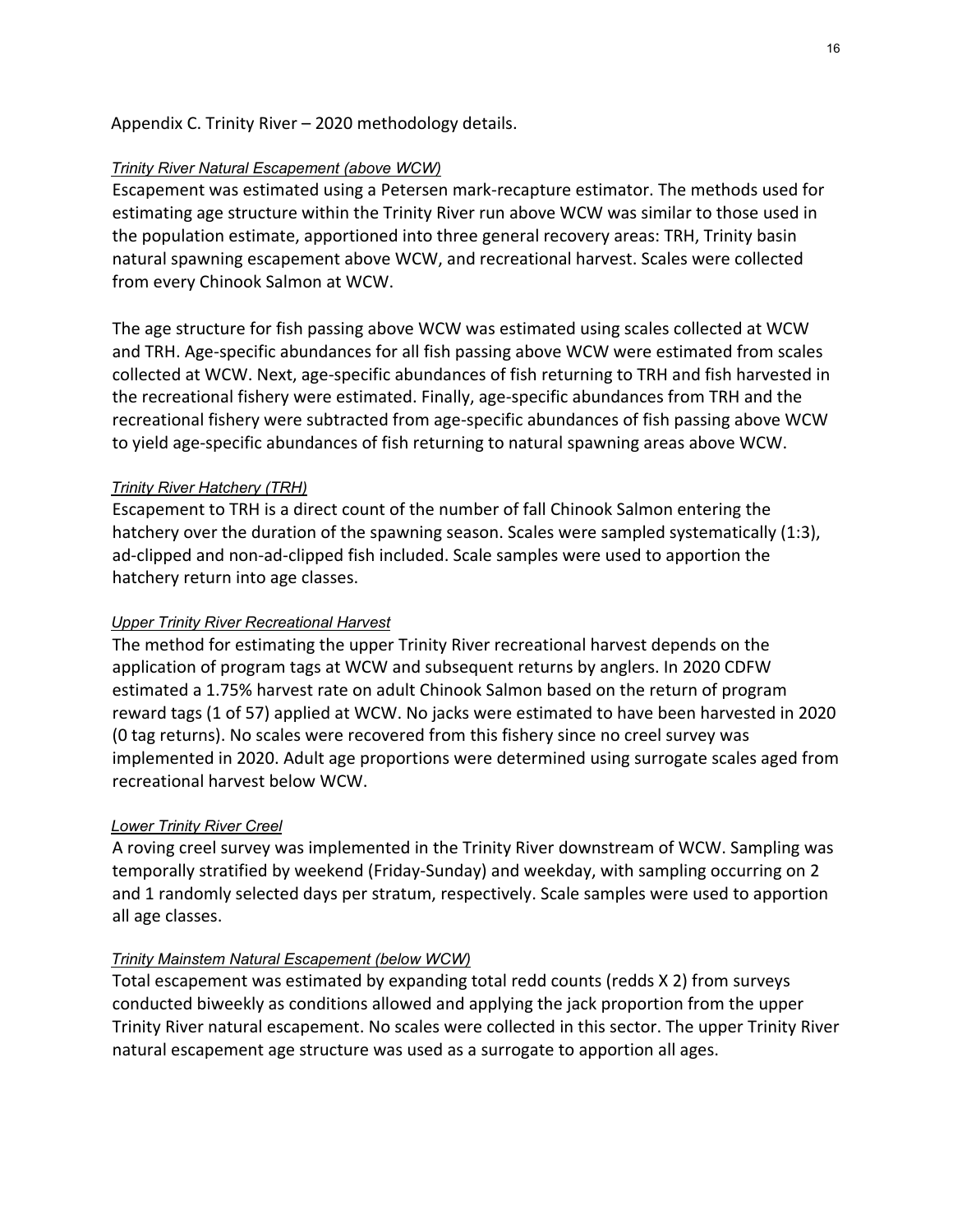#### *Trinity Tributaries (above Reservation; below WCW)*

Adult escapement was estimated by expanding total redd counts (redds X 2) and then adding the number of live adult fish observed on the last survey. Total escapement was then estimated by expanding adult escapement by the scale-based age-2 proportion from scales collected in Trinity Tributaries and Hoopa Reservation Tributaries combined. All age classes were apportioned using the combined set of scales from Trinity Tributaries and Hoopa Reservation Tributaries.

#### *Hoopa Reservation Tributaries*

Total escapement was estimated by expanding total redd counts (redds X 2) and applying the jack proportion from scales collected in Trinity Tributaries and Hoopa Reservation Tributaries combined. All age classes were apportioned using the combined set of scales from Trinity Tributaries and Hoopa Reservation Tributaries.

#### *Hoopa Valley Tribal Harvest (net and hook-and-line)*

Hoopa Valley Tribal member gill net and hook-and-line harvest is monitored by estimating effort and catch from three (hook-and-line) or four (gill net) randomly selected days per week. Total harvest was estimated by expanding randomly selected days and effort to weekly totals. Scale-age proportions were used to apportion all ages.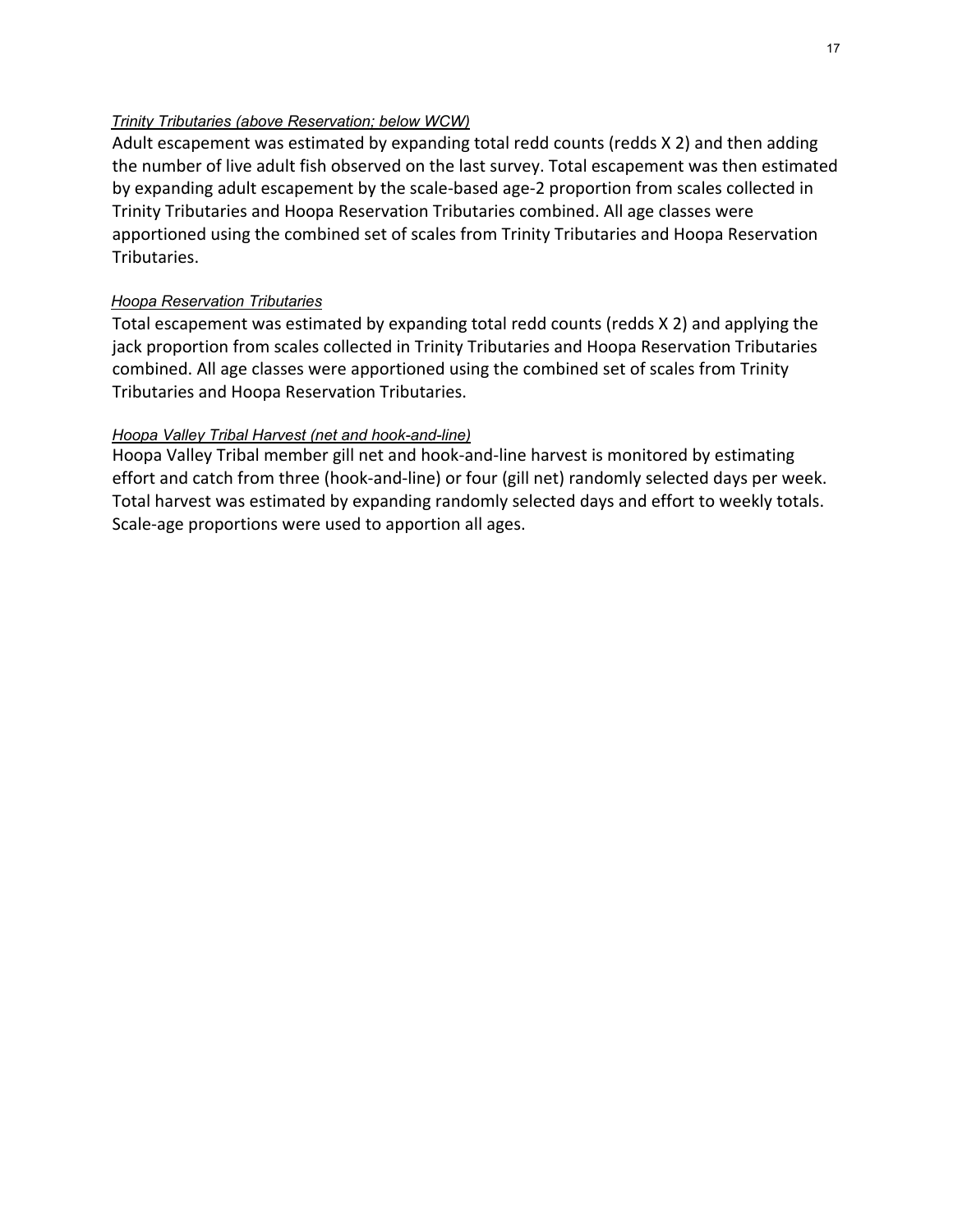|  |  | Appendix D. 2020 Klamath age analysis. |
|--|--|----------------------------------------|
|--|--|----------------------------------------|

| Unknown scales age composition as read |                  |                  |       |                  |              |
|----------------------------------------|------------------|------------------|-------|------------------|--------------|
|                                        | AGE <sub>2</sub> | AGE <sub>3</sub> | AGE 4 | AGE <sub>5</sub> | <b>TOTAL</b> |
| <b>BOGUS</b>                           | 33               | 669              | 259   |                  | 962          |
| <b>IGH</b>                             | 55               | 420              | 203   |                  | 678          |
| <b>SALMON</b>                          | 12               | 91               | 31    |                  | 134          |
| SCOTT                                  | 10               | 140              | 86    |                  | 237          |
| <b>SHASTA</b>                          | 16               | 132              | 63    |                  | 211          |
| MAINSTEM                               | 16               | 291              | 86    |                  | 395          |
| UR TRIBS                               | 2                | 44               | 12    |                  | 58           |
| LRC EST                                | 17               | 83               | 35    | 0                | 135          |
| LRC UP                                 | 12               | 108              | 32    |                  | 153          |
| <b>YTFP EST</b>                        | 24               | 305              | 286   |                  | 626          |
| <b>YTFP M&amp;U</b>                    | 32               | 343              | 288   |                  | 670          |
| <b>BLUE CRK</b>                        | 3                | 3                | 3     |                  | 9            |
|                                        | 232              | 2,629            | 1,384 | 23               | 4,268        |

### **Unknown scales corrected age proportions (Kimura method)**

|                               | AGE <sub>2</sub>          | AGE <sub>3</sub> | AGE 4              | AGE 5                         | <b>TOTAL</b>       |
|-------------------------------|---------------------------|------------------|--------------------|-------------------------------|--------------------|
| <b>BOGUS</b>                  | 0.0378                    | 0.8237           | 0.1385             | 0.0000                        | 1.0                |
| <b>IGH</b>                    | 0.1015                    | 0.6967           | 0.2018             | 0.0000                        | 1.0                |
| <b>SALMON</b>                 | 0.1119                    | 0.7878           | 0.1003             | 0.0000                        | 1.0                |
| <b>SCOTT</b>                  | 0.0499                    | 0.6602           | 0.2899             | 0.0000                        | 1.0                |
| <b>SHASTA</b>                 | 0.0943                    | 0.7072           | 0.1985             | 0.0000                        | 1.0                |
| <b>MAINSTEM</b>               | 0.0454                    | 0.8884           | 0.0662             | 0.0000                        | 1.0                |
| <b>UR TRIBS</b>               | 0.0371                    | 0.9215           | 0.0414             | 0.0000                        | 1.0                |
| <b>LRC EST</b>                | 0.1615                    | 0.6812           | 0.1574             | 0.0000                        | 1.0                |
| <b>LRC UP</b>                 | 0.0965                    | 0.8341           | 0.0694             | 0.0000                        | 1.0                |
| <b>YTFP EST</b>               | 0.0462                    | 0.5022           | 0.4479             | 0.0036                        | 1.0                |
| YTFP M&U                      | 0.0585                    | 0.5376           | 0.4039             | 0.0000                        | 1.0                |
| <b>BLUE CRK</b>               | 0.4429                    | 0.2054           | 0.3517             | 0.0000                        | 1.0                |
|                               | a/                        |                  |                    |                               |                    |
| <b>Known CWT ages</b>         |                           |                  |                    |                               |                    |
|                               | AGE <sub>2</sub>          | AGE <sub>3</sub> | AGE 4              | AGE 5                         | <b>TOTAL</b>       |
| <b>BOGUS</b>                  | 1                         | 13               | $\overline{5}$     | $\overline{0}$                | 19                 |
| <b>IGH</b>                    | 32                        | 587              | 87                 | 1                             | 707                |
| <b>SALMON</b>                 | $\mathbf 0$               | 0                | $\mathbf 0$        | $\mathbf 0$                   | 0                  |
| <b>SCOTT</b>                  | $\pmb{0}$                 | $\mathbf 0$      | $\mathbf 0$        | $\overline{0}$                | $\mathbf 0$        |
| <b>SHASTA</b>                 | $\mathbf 0$               | $\mathbf 0$      | $\mathbf 0$        | $\overline{0}$                | $\pmb{0}$          |
| <b>MAINSTEM</b>               | $\mathbf 0$               | $6\phantom{1}6$  | $\overline{2}$     | $\mathbf 0$                   | 8                  |
| <b>UR TRIBS</b>               | $\mathbf 0$               | $\mathbf 0$      | $\mathbf 0$        | $\mathbf 0$                   | $\mathbf 0$        |
| <b>LRC</b>                    | 30                        | 11               | $\overline{2}$     | $\mathbf 0$                   | 43                 |
| <b>YTFP EST</b>               | $\overline{c}$            | 17               | 8                  | $\mathbf 0$                   | 27                 |
| YTFP M&U                      | $\overline{2}$            | 20               | 8                  | $\mathbf 0$                   | 30                 |
| <b>BLUE CRK</b>               | $\mathsf{O}\xspace$<br>67 | 0                | $\mathbf 0$<br>112 | $\mathbf 0$<br>$\overline{1}$ | $\mathbf 0$<br>834 |
| <b>Breakout within strata</b> |                           | 654              |                    |                               |                    |
| Bogus1                        | $\mathbf 0$               | 9                | 1                  | $\mathbf 0$                   | 10                 |
| Bogus2                        | 1                         | 4                | 4                  | $\overline{0}$                | $9\,$              |
| LRC - lo                      | $\mathbf 0$               | 3                | $\mathbf 0$        | 0                             | $\mathfrak{S}$     |
| LRC - mid                     | 30                        | 8                | $\overline{2}$     | $\overline{0}$                | 40                 |
| <b>YTFP MID</b>               | $\pmb{0}$                 | 5                | 4                  | $\pmb{0}$                     | $9\,$              |
| <b>YTFP UP</b>                | $\overline{2}$            | 15               | 4                  | $\overline{0}$                | 21                 |
|                               |                           |                  |                    |                               |                    |

a/ Table includes known-age fish whose scales were not mounted / read.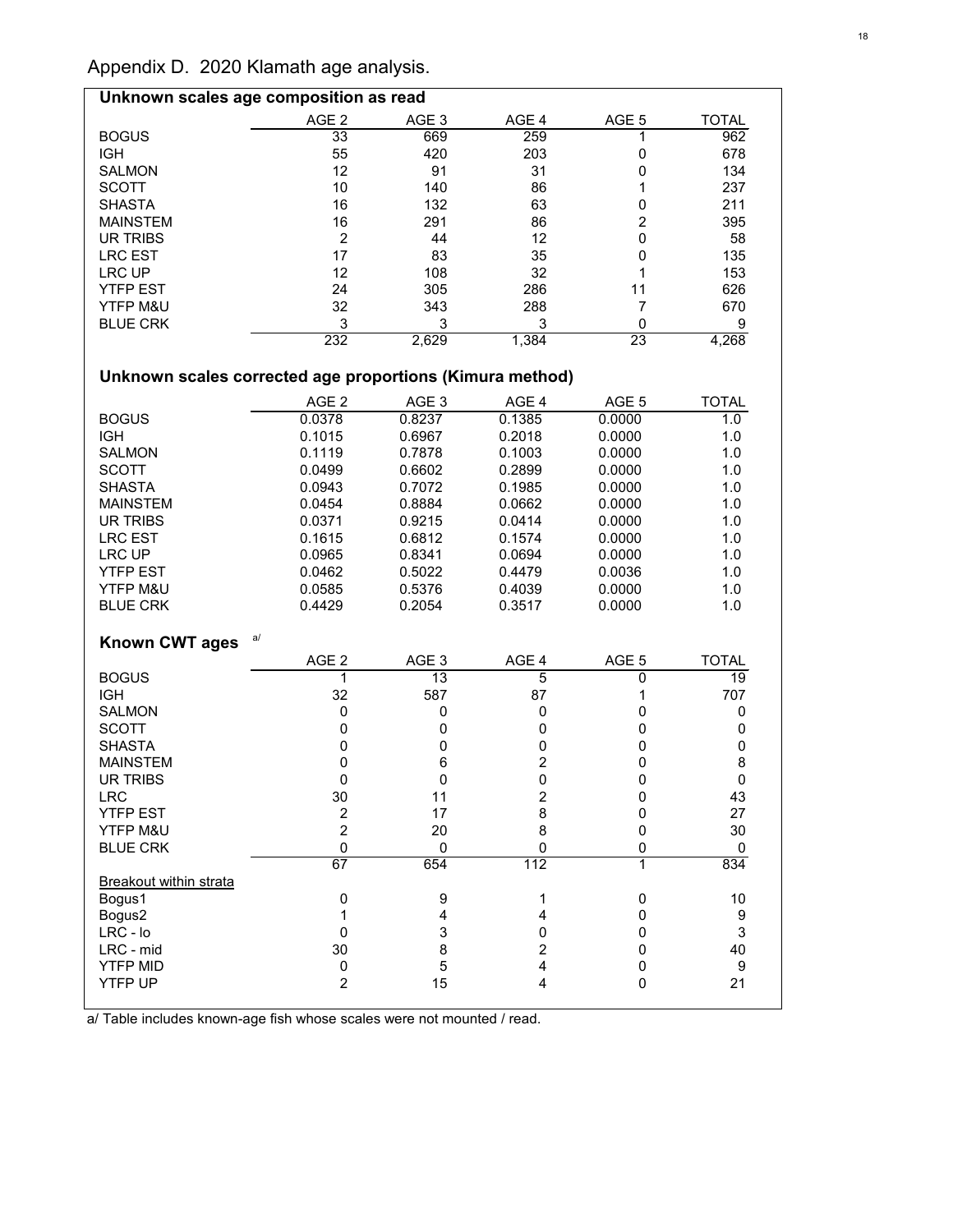| Appendix E. 2020 Trinity age analysis. |  |  |  |
|----------------------------------------|--|--|--|
|----------------------------------------|--|--|--|

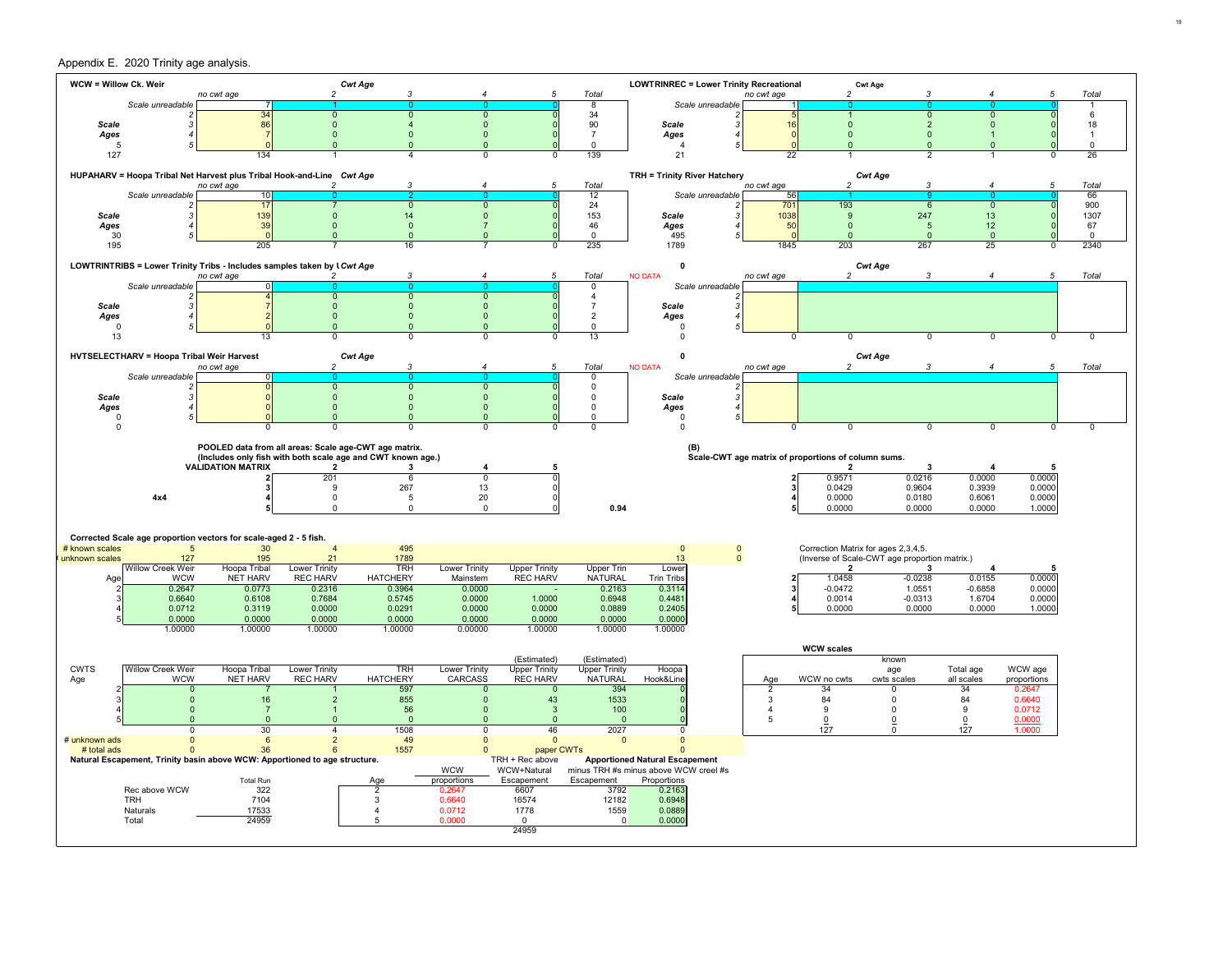# **Appendix F. 2020 Klamath Basin fall Chinook age-composition calculation worksheet. 2/4/2021**

| Appenuix F. Zuzu Maniaur Dasin fair Uningun age-Cumpusitiun Calculatiun wurksneet.                             |                   |                                      | Total                 |                   | <b>CALCULATED AGE</b> |                     |                            |                       | <del>liti lvli</del><br><b>SCALE AGE PROPORTIONS (unknowns)</b><br><b>Redd Surveys</b><br>Unk. Age                                                                                                                                 |
|----------------------------------------------------------------------------------------------------------------|-------------------|--------------------------------------|-----------------------|-------------------|-----------------------|---------------------|----------------------------|-----------------------|------------------------------------------------------------------------------------------------------------------------------------------------------------------------------------------------------------------------------------|
| <b>Hatchery spawners</b><br>Iron Gate Hatchery (IGH)                                                           | Grilse<br>413     | Adults<br>4042                       | Run<br>4455           | 2<br>413          | 3<br>3198             | 843                 | 5                          | Total<br>4455         | 5 Total Scales Read<br>Live<br>Video<br>Carcass<br>Redds<br>scales 0.10151 0.69668 0.20181 0.00000<br>678<br>1.0                                                                                                                   |
| Trinity River Hatchery (TRH)<br>Hatchery spawner subtotal:                                                     | 2815<br>3228      | 4289<br>8331                         | 7104<br>11559         | 2815<br>3228      | 4070<br>7268          | 219<br>1062         |                            | 7104<br>11559         | 32<br>587<br>707<br>IGH cwts<br>87<br>1789<br>scales 0.39643 0.57450 0.02907 0.00000<br>1.0<br>1508<br>597<br>855<br>56<br><b>TRH cwts</b><br>0                                                                                    |
| <b>Natural Spawners</b>                                                                                        |                   | prop. hatchery grilse                | 0.279                 |                   |                       | proportion hatchery |                            |                       | <b>LAST DAY LIVES ARE</b><br><b>ADULTS ONLY</b>                                                                                                                                                                                    |
| Trinity River mainstem above WCW<br>Trinity River mainstem below WCW                                           | 3792<br>93        | 13741<br>336                         | 17533<br>429          | 3792<br>93        | 12182<br>298          | 1559<br>38          |                            | 17533<br>429          | scales 0.21630 0.69478 0.08892 0.00000<br>127<br>1.0<br><b>168</b><br>Above WCW 0.21630 0.69478 0.08892 0.00000<br>1.0<br>Surrogate                                                                                                |
| Salmon River Basin (includes Wooley Cr)                                                                        | 122               | 972                                  | 1094                  | 122               | 862                   | 110                 |                            | 1094                  | 475<br>127<br>22<br>134<br>scales 0.11188 0.78777 0.10035 0.00000<br>1.0                                                                                                                                                           |
| <b>Scott River</b>                                                                                             | 43                | 812                                  | 855                   | 43                | 564                   | 248                 |                            | 855                   | <b>380</b><br>269<br>586<br>237<br>scales 0.04989 0.66018 0.28993 0.00000<br>1.0<br><b>Scott CWT</b><br>$\mathbf 0$<br>$\Omega$<br>$\Omega$<br>$\Omega$                                                                            |
| Shasta River                                                                                                   | 393               | 3775                                 | 4168                  | 393               | 2948                  | 827                 | 0                          | 4168                  | 4168<br>211<br>scales 0.09434 0.70718 0.19848 0.00000<br>1.0<br>Shasta CWT<br>$\mathbf 0$<br>$\Omega$<br>$\Omega$                                                                                                                  |
| <b>Bogus Creek</b>                                                                                             | 88                | 2232                                 | 2320                  | 88                | 1908                  | 324                 | $\mathbf{0}$               | 2320                  | 247<br>2073<br>962<br>scales 0.03779 0.82371 0.13850 0.00000<br>1.0<br>19<br><b>Bogus CWT</b><br>13                                                                                                                                |
| Mainstem Klamath (IGH to Shasta R)                                                                             | 55                | 1170                                 | 1225                  | 55                | 1087                  | 83                  | 0                          | 1225                  | 395<br>scales 0.04541 0.88840 0.06619 0.00000<br>1.0<br><b>KR</b> main CWT<br>8<br>$\Omega$                                                                                                                                        |
| Mainstem Klamath (Ash Cr to Wingate Bar)<br>Mainstem Klamath (Persido Bar to Big Bar)<br>Main basin subtotals: | 75<br>20<br>4,681 | 1584<br>274<br>24,896                | 1659<br>294<br>29,577 | 75<br>20<br>4,681 | 1474<br>249<br>21,572 | 110<br>25<br>3,324  | $\overline{0}$<br>$\Omega$ | 1659<br>294<br>29,577 | <u>792</u><br>IGH to Shasta 0.04541 0.88840 0.06619 0.00000<br>1.0 <sub>1</sub><br>Surrogate<br><b>137</b><br>Orleans RD 0.06803 0.84844 0.08353 0.00000<br>1.0<br>Surrogate<br>35<br>Mainstem below Persido Bar+Camp+Red Cap+Rock |
| <b>Klamath Tributaries</b>                                                                                     |                   |                                      |                       |                   |                       |                     |                            |                       |                                                                                                                                                                                                                                    |
| Aiken Cr<br>Beaver Cr                                                                                          |                   | 72                                   | 75                    |                   | 69                    |                     |                            |                       | scales 0.03708 0.92151 0.04140 0.00000<br>58<br>$\overline{0}$<br>1.0<br>36<br>scales 0.03708 0.92151 0.04140 0.00000<br>58<br>1.0                                                                                                 |
| <b>Bluff Cr</b><br>Boise Cr                                                                                    |                   |                                      | 18                    |                   | 16                    |                     |                            | 18                    | scales 0.03708 0.92151 0.04140 0.00000<br>1.0<br>58<br>scales 0.03708 0.92151 0.04140 0.00000<br>1.0<br>58                                                                                                                         |
| Camp Cr<br>Clear Cr                                                                                            |                   | 120<br>74                            | 125<br>77             | J.                | 115<br>71             |                     |                            | 125<br>77             | 58<br>scales 0.03708 0.92151 0.04140 0.00000<br>1.0<br>58<br>36<br>scales 0.03708 0.92151 0.04140 0.00000<br>1.0<br>58                                                                                                             |
| Dillon Cr                                                                                                      |                   | 66                                   | 69                    | 3                 | 63                    | 3                   |                            | 69                    | 26<br>scales 0.03708 0.92151 0.04140 0.00000<br>58<br>1.0                                                                                                                                                                          |
| Elk Cr<br>Ft. Goff Cr                                                                                          |                   | 58                                   | 60                    |                   | 55<br>0               | 3                   |                            | 60                    | 26<br>scales 0.03708 0.92151 0.04140 0.00000<br>58<br>1.0<br>scales 0.03708 0.92151 0.04140 0.00000<br>58<br>1.0                                                                                                                   |
| <b>Grider Cr</b><br>Horse Cr                                                                                   |                   | 146<br>10                            | 152<br>10             |                   | 140<br>9              |                     |                            | 152                   | 73<br>58<br>scales 0.03708 0.92151 0.04140 0.00000<br>1.0<br>58<br>scales 0.03708 0.92151 0.04140 0.00000<br>1.0                                                                                                                   |
| Independence Cr<br>Indian Cr                                                                                   |                   | 138                                  | 143                   |                   | 132                   |                     |                            | 143                   | scales 0.03708 0.92151 0.04140 0.00000<br>58<br>1.0<br>63<br>58<br>scales 0.03708 0.92151 0.04140 0.00000<br>1.0                                                                                                                   |
| <b>Irving Cr</b>                                                                                               |                   |                                      |                       |                   |                       |                     |                            |                       | $\overline{0}$<br>scales 0.03708 0.92151 0.04140 0.00000<br>58<br>1.0                                                                                                                                                              |
| Pearch Cr<br>Red Cap Cr                                                                                        |                   | 115                                  | 119                   |                   | 0<br>110              |                     |                            | 119                   | 58<br>scales 0.03708 0.92151 0.04140 0.00000<br>1.0<br>No survey<br>55<br>scales 0.03708 0.92151 0.04140 0.00000<br>1.0<br>58                                                                                                      |
| Rock Cr<br>Slate Cr                                                                                            |                   | 18                                   | 19                    |                   | 17                    |                     |                            | 19                    | 58<br>scales 0.03708 0.92151 0.04140 0.00000<br>1.0<br>58<br>scales 0.03708 0.92151 0.04140 0.00000<br>1.0                                                                                                                         |
| Swillup Cr                                                                                                     |                   |                                      |                       |                   |                       |                     |                            |                       | 58<br>scales 0.03708 0.92151 0.04140 0.00000<br>1.0<br>No survey                                                                                                                                                                   |
| Thompson Cr<br>Ti Cr                                                                                           |                   | 25                                   | 26                    |                   | 24                    |                     |                            | 26                    | 12<br>scales 0.03708 0.92151 0.04140 0.00000<br>58<br>1.0<br>scales 0.03708 0.92151 0.04140 0.00000<br>1.0<br>58                                                                                                                   |
| Ukonom Cr<br>Other                                                                                             |                   |                                      |                       | $\Omega$          |                       |                     |                            |                       | scales 0.03708 0.92151 0.04140 0.00000<br>58<br>1.0<br>scales 0.03708 0.92151 0.04140 0.00000<br>58<br>1.0                                                                                                                         |
| Pine Cr (formerly in Hoopa tribs)<br>Klamath trib subtotal:                                                    | 34                | 874                                  | 90                    | 34                | 836                   | 38                  |                            | 908                   | scales 0.03708 0.92151 0.04140 0.00000<br>1.0<br>58<br>No survey<br>408<br>58                                                                                                                                                      |
| <b>Trinity Tributaries</b><br>Horse Linto Cr                                                                   | 44                | 97                                   | 141                   | 44                | 63                    | 34                  |                            | 141                   | scales 0.31137 0.44809 0.24055 0.00000<br>47<br>13<br>1.0                                                                                                                                                                          |
| Cedar Cr (trib to Horse Linto)                                                                                 | 13                | 28                                   | 41                    | 13                | 18                    | 10                  | $\mathbf 0$                | 41                    | 13<br>scales 0.31137 0.44809 0.24055 0.00000<br>13<br>1.0                                                                                                                                                                          |
| <b>Willow Cr</b><br>Trinity trib subtotal:                                                                     | 40<br>97          | 89<br>214                            | 129<br>311            | 40<br>97          | 58<br>139             | 31<br>75            | $\overline{0}$<br>$\Omega$ | 129<br>311            | 44<br>scales 0.31137 0.44809 0.24055 0.00000<br>13<br>1.0<br>104                                                                                                                                                                   |
| Non-reservation trib subtotal.                                                                                 | 131               | 1088                                 | 1219                  | 131               | 975                   | 113                 | $\overline{0}$             | 1219                  |                                                                                                                                                                                                                                    |
| <b>Reservation Tributaries-Hoopa Valley</b><br><b>Campbell Cr</b>                                              |                   |                                      |                       |                   |                       |                     |                            |                       | scales 0.31137 0.44809 0.24055 0.00000<br>13<br>1.0                                                                                                                                                                                |
| <b>Hostler Cr</b><br>Mill Cr                                                                                   | 31                |                                      |                       | $\Omega$<br>31    |                       |                     |                            |                       | 1.0<br>13<br>scales 0.31137 0.44809 0.24055 0.00000                                                                                                                                                                                |
| Soctish Cr                                                                                                     |                   |                                      | 99                    |                   | 44                    | 24                  |                            | 99                    | scales 0.31137 0.44809 0.24055 0.00000<br>13 <sup>°</sup><br>1.0<br>13<br>scales 0.31137 0.44809 0.24055 0.00000<br>1.0                                                                                                            |
| Supply Cr<br>Tish Tang Cr                                                                                      |                   | 12                                   | 17                    |                   |                       |                     |                            |                       | scales 0.31137 0.44809 0.24055 0.00000<br>1.0<br>13 <sup>°</sup><br>scales 0.31137 0.44809 0.24055 0.00000<br>1.0<br>13                                                                                                            |
| Hospital Cr<br>HVT reservation trib subtotal:                                                                  | 37                | 82                                   | 11 <sub>5</sub>       | 37                | 53                    | 29                  |                            | 11 <sup>5</sup>       | scales 0.31137 0.44809 0.24055 0.00000<br>1.0<br>13<br>No survey<br>41                                                                                                                                                             |
| <b>Reservation Tributaries-Yurok</b>                                                                           |                   |                                      |                       |                   |                       |                     |                            |                       |                                                                                                                                                                                                                                    |
| <b>Blue Cr</b>                                                                                                 | 99                | 124                                  | 223                   | 99                | 46                    | 78                  |                            | 223                   | scales 0.44287 0.20542 0.35171 0.00000<br>1.0<br>9<br><b>Blue CWT</b><br>$\overline{0}$                                                                                                                                            |
| <b>Reservation tributaries subtotal.</b>                                                                       | 136               | 206                                  | 342                   | 136               | 99                    | 107                 | $\mathbf{0}$               | 342                   |                                                                                                                                                                                                                                    |
| Natural spawner subtotal:<br><b>Total spawners:</b>                                                            | 4948<br>8176      | 26190<br>34521                       | 31138<br>42697        | 4948<br>8176      | 22646<br>29914        | 3544<br>4606        | $\overline{0}$             | 31138<br>42697        |                                                                                                                                                                                                                                    |
| <b>Angler Harvest</b><br>Klamath River (below Hwy 101)                                                         | 39                | 206                                  | 245                   | 39                | 168                   | 38                  |                            | 245                   | scales 0.16145 0.68116 0.15739 0.00000<br>135<br>1.0                                                                                                                                                                               |
|                                                                                                                |                   |                                      |                       |                   |                       |                     |                            |                       | est-LRC CWT<br>$\mathbf{3}$                                                                                                                                                                                                        |
| Klamath River (Hwy 101 to Weitchpec)                                                                           | 343               | 2946                                 | 3289                  | 343               | 2718                  | 228                 | $\overline{0}$             | 3289                  | scales 0.09650 0.83408 0.06942 0.00000<br>153<br>1.0<br>mid-LRC CWT<br>30<br>40                                                                                                                                                    |
|                                                                                                                |                   | <b>Upper Klam</b><br>ratio estimator |                       |                   |                       |                     |                            |                       | <b>SURROGATE - IGH+Bogus+Shasta+Klamath mainstem weighted totals</b><br>IGH+Bog+Sha+Klam<br>12168<br>12168<br>IGH+Bog+Sha+Klam<br>2077<br>949.                                                                                     |
| Klamath River (Weitchpec to IGH)                                                                               | 134               | 1589                                 | 1723                  | 134               | 1294                  | 294                 |                            | 1723                  | 1723<br>0.0780<br>0.7512 0.1707 0.0001<br>0.14<br>1.0<br><b>SURROGATE</b> - Trinity angler harvest below WCW - adults only                                                                                                         |
| Trinity River (above Willow Cr. Weir)                                                                          | $\overline{0}$    | 322                                  | 322                   | $\overline{0}$    | 322                   | 0                   | $\overline{0}$             | 322                   | <b>TR LRC</b><br>$-1.00000$ 0.00000 0.00000<br>1.0<br>don't use paper TR CWTs in age calculations                                                                                                                                  |
| Trinity River (below Willow Cr. Weir)                                                                          | 17                | 54                                   |                       | 17                | 53                    |                     | $\overline{0}$             | 71                    | scales 0.23164 0.76836 0.00000 0.00000<br>1.0<br>21<br><b>TR-low CWT</b><br>$\mathcal{P}$<br>0<br>-4                                                                                                                               |
| <b>Angler harvest subtotal:</b>                                                                                | 533               | 5117                                 | 5,650                 | 533               | 4,555                 | 561                 |                            | 5650                  |                                                                                                                                                                                                                                    |
| <b>Tribal Harvest</b><br>Klamath River (Estuary)                                                               | 85                | 1730                                 | 1815                  | 85                | 915                   | 809                 | 6                          | 1815                  | scales 0.04625 0.50219 0.44794 0.00362<br>626<br>1.0                                                                                                                                                                               |
| Klamath River (101 to Trinity R)                                                                               | 156               | 2503                                 | 2659                  | 156               | 1433                  | 1070                | $\overline{0}$             | 2659                  | Yurok harvest<br><b>YTFP EST CWT</b><br>27<br>772 MidKlm<br>scales 0.05848 0.53758 0.40394 0.00000<br>1.0<br>670                                                                                                                   |
| Trinity River (net and hook-and-line)                                                                          | 87                | 979                                  | 1066                  | 87                | 649                   | 330                 | $\mathbf 0$                | 1066                  | 1887UpKlm<br>YTFP MU CWT<br>30<br>20<br>2<br>1.0<br>195<br>net scales 0.07731 0.61082 0.31187 0.00000                                                                                                                              |
| Trinity River (harvest weir)                                                                                   | $\mathbf 0$       | 0                                    |                       | $\mathbf 0$       | 0                     | 0                   | $\overline{0}$             |                       | 30<br>HVT net CWT<br>16<br>$0.0\,$<br>weir scales 0.00000 0.00000 0.00000 0.00000<br>$\mathbf 0$                                                                                                                                   |
| Tribal harvest subtotal:                                                                                       | 328               | 5212                                 | 5540                  | 328               | 2997                  | 2209                | 6                          | 5540                  | <b>HVT weir CWT</b><br>$\mathbf 0$<br>$\Omega$<br>$\Omega$<br>$\Omega$                                                                                                                                                             |
| <b>Total harvest:</b>                                                                                          | 861               | 10329                                | 11190                 | 861               | 7552                  | 2770                | $\overline{7}$             | 11190                 |                                                                                                                                                                                                                                    |
| Totals                                                                                                         |                   |                                      |                       |                   |                       |                     |                            |                       |                                                                                                                                                                                                                                    |
| <b>Harvest and Escapement</b><br>Angling drop-off mortality (2.04%)                                            | 9037<br>-11       | 44850<br>104                         | 53887<br>115          | 9037<br>11        | 37466<br>93           | 7376<br>11          | 8<br>$\boldsymbol{0}$      | 53887<br>115          | 0.0204 angling drop-off mortality rate on harvest                                                                                                                                                                                  |
| Net drop-off mortality (8.7%)*                                                                                 | 29                | 453                                  | 482                   | 29                | 261                   | 192                 | $\overline{0}$             | 482                   | 0.0870 net drop-off mortality rate on harvest                                                                                                                                                                                      |
| <b>Ich Disease Testing (Tribal)</b><br><b>Klamath River</b>                                                    |                   |                                      |                       | $\boldsymbol{0}$  |                       |                     |                            |                       | Klam CWTs<br>$\Omega$<br>O YTFP MU scales<br>0.0585<br>0.5376<br>0.4039<br>0.0000 1.0000                                                                                                                                           |
| <b>Trinity River</b>                                                                                           | $\Omega$          | $\overline{0}$                       |                       | $\overline{0}$    | $\overline{0}$        | 0                   | $\boldsymbol{0}$           |                       | 0.0773<br>0 HVT scales<br>0.6108 0.3119<br>0.0000 1.0000                                                                                                                                                                           |
| <b>Total disease testing:</b><br><b>Total in-river run</b>                                                     | 9077              | 45407                                | 54484                 | 9077              | 37820                 | 7579                |                            | 54484                 | Trin CWTs<br>$\overline{0}$<br>0<br>$\mathbf 0$<br>0                                                                                                                                                                               |
|                                                                                                                |                   |                                      |                       |                   |                       |                     |                            |                       |                                                                                                                                                                                                                                    |

20